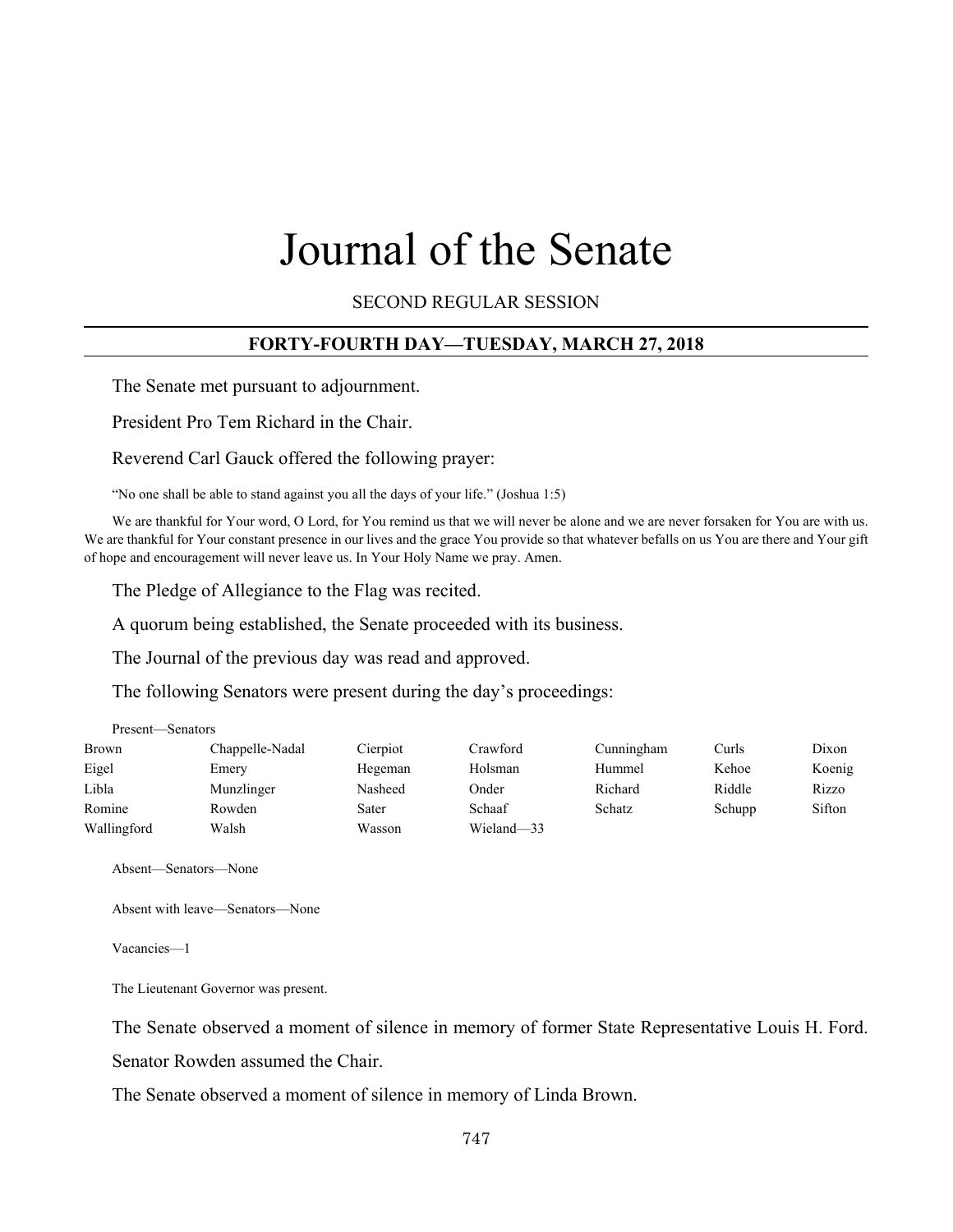President Pro Tem Richard assumed the Chair.

The Senate observed a moment of silence in memory of James Taylor.

The Senate observed a moment of silence in memory of the unborn.

Senator Hummel requested unanimous consent of the Senate to withdraw **SB 1099**, which request was granted.

## **RESOLUTIONS**

Senators Nasheed, Chappelle-Nadal and Curls offered Senate Resolution No. 1559, regarding the death of former State Representative Louis H. Ford, St. Louis, which was adopted.

Senator Richard offered Senate Resolution No. 1560, regarding Kansas City University College of Osteopathic Medicine, which was adopted.

Senator Romine offered Senate Resolution No. 1561, regarding Patrick J. Lamping, Barnhart, which was adopted.

## **REPORTS OF STANDING COMMITTEES**

Senator Kehoe, Chairman of the Committee on Rules, Joint Rules, Resolutions and Ethics, submitted the following reports:

Mr. President: Your Committee on Rules, Joint Rules, Resolutions and Ethics, to which were referred **SS No. 2** for **SCS** for **SB 802** and **SS** for **SCS** for **SB 782**, begs leave to report that it has examined the same and finds that the bills have been truly perfected and that the printed copies furnished the Senators are correct.

#### **SENATE BILLS FOR PERFECTION**

Senator Dixon moved that **SB 553**, with **SCS**, be taken up for perfection, which motion prevailed.

**SCS** for **SB 553**, entitled:

## SENATE COMMITTEE SUBSTITUTE FOR SENATE BILL NO. 553

An Act to repeal sections 67.398, 67.410, 143.783, 302.321, 302.341, 347.048, 479.020, 479.350, 479.353, 479.359, and 479.360, RSMo, and to enact in lieu thereof eleven new sections relating to local government, with existing penalty provisions.

Was taken up.

Senator Dixon moved that **SCS** for **SB 553** be adopted.

Senator Dixon offered **SS** for **SCS** for **SB 553**, entitled:

# SENATE SUBSTITUTE FOR SENATE COMMITTEE SUBSTITUTE FOR SENATE BILL NO. 553

An Act to repeal sections 67.398, 67.410, 143.783, 302.321, 302.341, 347.048, 479.020, 479.350,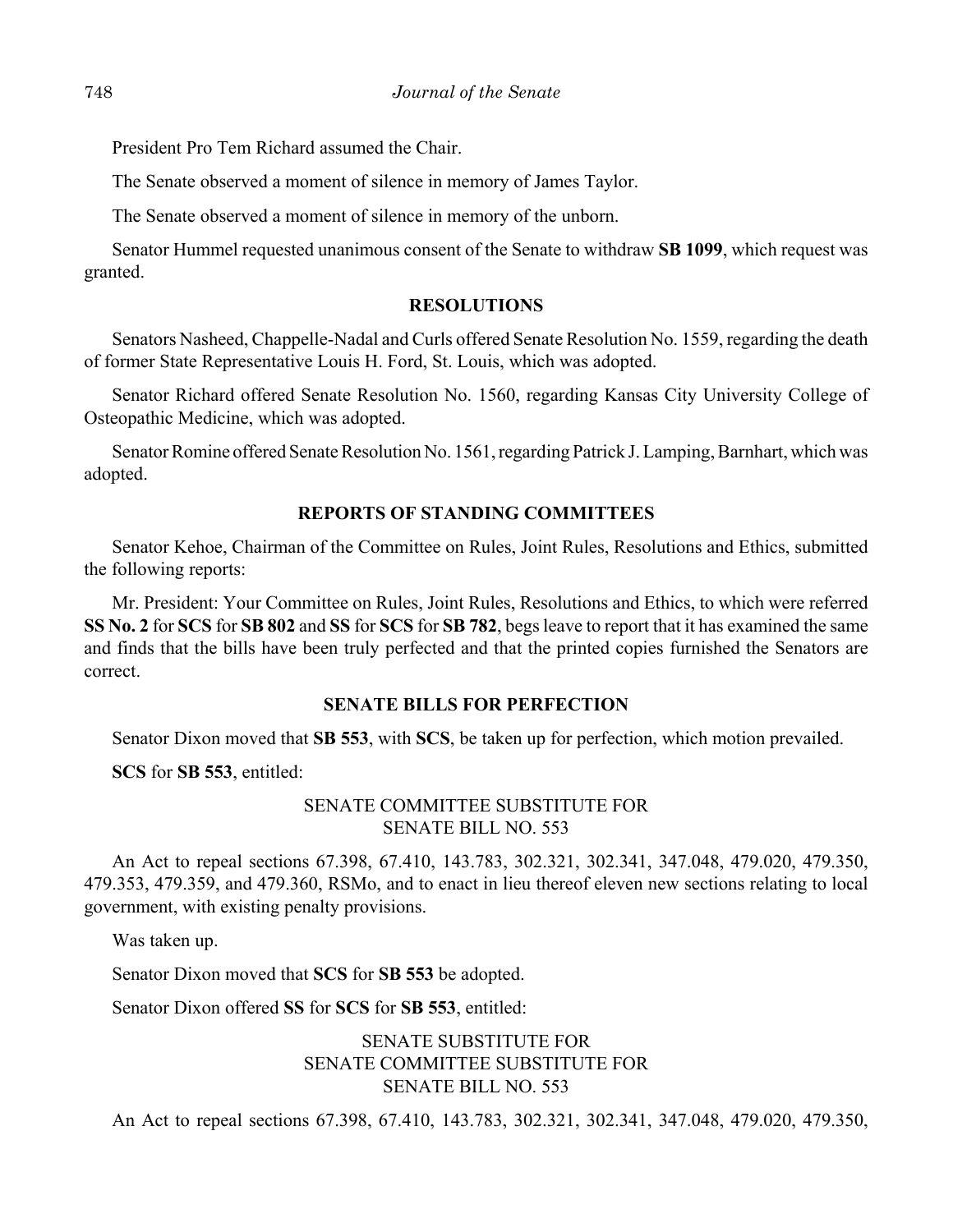479.353, 479.359, and 479.360, RSMo, and to enact in lieu thereof eleven new sections relating to local government, with existing penalty provisions.

Senator Dixon moved that **SS** for **SCS** for **SB 553** be adopted.

Senator Nasheed offered **SA 1**:

#### SENATE AMENDMENT NO. 1

Amend Senate Substitute for Senate Committee Substitute for Senate Bill No. 553, Pages 16-17, Section 479.350, by striking all of said section from the bill; and

Further amend the title and enacting clause accordingly.

Senator Nasheed moved that the above amendment be adopted.

At the request of Senator Dixon, **SB 553**, with **SCS**, **SS** for **SCS** and **SA 1** (pending), was placed on the Informal Calendar.

On motion of Senator Kehoe, the Senate recessed until 2:00 p.m.

#### **RECESS**

The time of recess having expired, the Senate was called to order by President Parson.

#### **SENATE BILLS FOR PERFECTION**

Senator Rowden moved that **SB 966**, with **SCS**, be taken up for perfection, which motion prevailed.

**SCS** for **SB 966**, entitled:

## SENATE COMMITTEE SUBSTITUTE FOR SENATE BILL NO. 966

An Act to repeal sections 43.507, 217.015, 217.030, 217.075, 217.655, 217.665, 217.670, 217.690, 217.703, 217.705, 217.720, 217.722, 217.735, 217.750, 217.755, 217.760, 217.762, 217.777, 217.810, 221.105, 589.303, 595.010, 595.015, 595.020, 595.025, 595.030, 595.035, 595.055, and 595.220, RSMo, and to enact in lieu thereof thirty-two new sections relating to administration of the criminal justice system, with existing penalty provisions.

Was taken up.

Senator Rowden moved that **SCS** for **SB 966** be adopted.

Senator Rowden offered **SS** for **SCS** for **SB 966**, entitled:

# SENATE SUBSTITUTE FOR SENATE COMMITTEE SUBSTITUTE FOR SENATE BILL NO. 966

An Act to repeal sections 43.507, 217.015, 217.030, 217.075, 217.655, 217.665, 217.670, 217.690, 217.703, 217.705, 217.720, 217.722, 217.735, 217.750, 217.755, 217.760, 217.762, 217.777, 217.810, 221.105, 589.303, 595.010, 595.015, 595.020, 595.025, 595.030, 595.035, 595.055, and 595.220, RSMo, and to enact in lieu thereof thirty-four new sections relating to administration of the criminal justice system, with existing penalty provisions.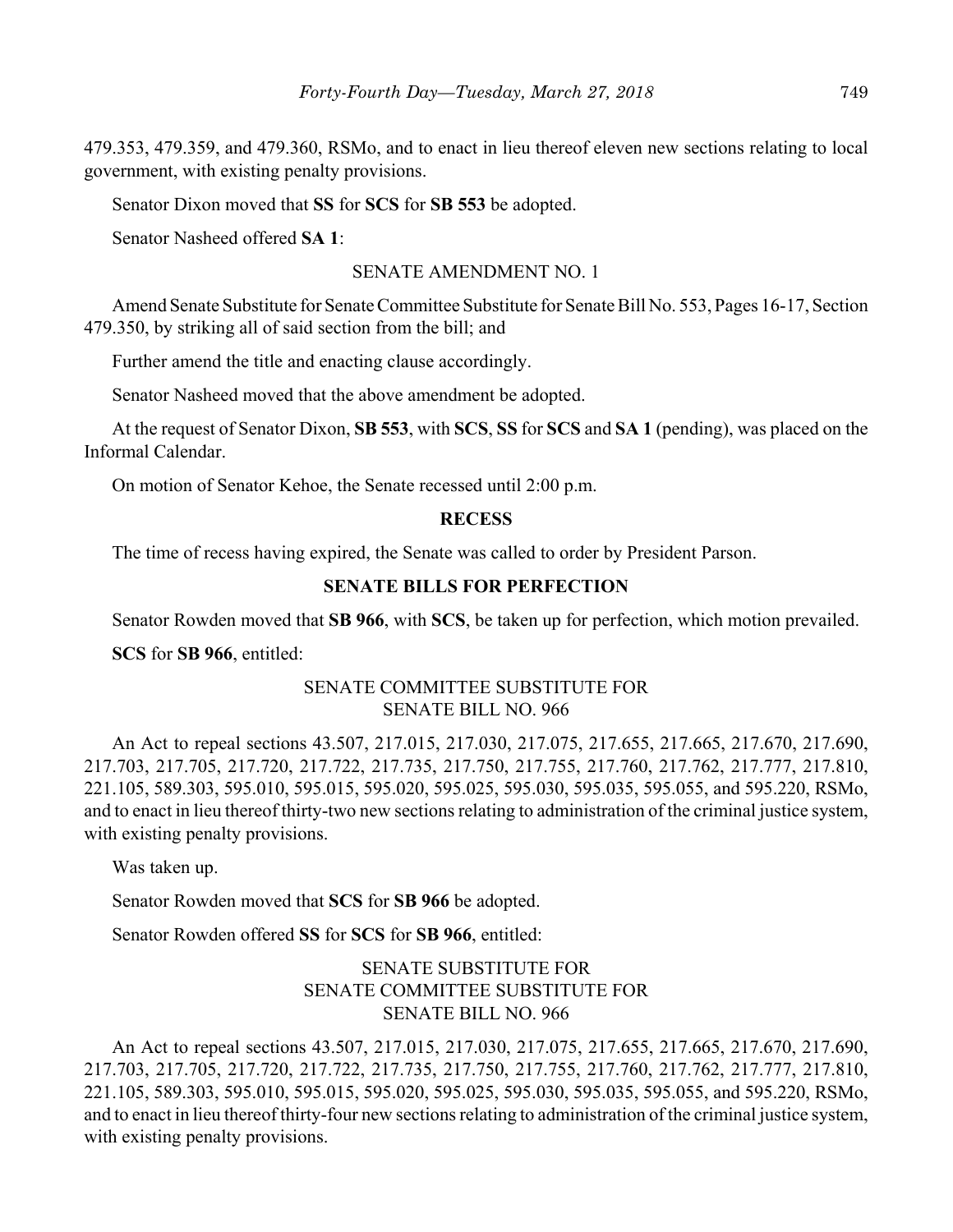Senator Rowden moved that **SS** for **SCS** for **SB 966** be adopted.

Senator Nasheed offfered **SA 1**:

#### SENATE AMENDMENT NO. 1

Amend Senate Substitute for Senate Committee Substitute for Senate Bill No. 966, Page 2, Section 43.507, Line 12, by inserting after all of said line the following:

"57.450. All general laws relating and applicable to the sheriffs of the several counties of this state shall apply to the same officer in the City of St. Louis, except that the sheriff of the City of St. Louis shall not enforce the general criminal laws of the state of Missouri unless such enforcement shall be incidental to the duties customarily performed by the sheriff of the City of St. Louis. **The sheriff and sworn deputies of the office of sheriff of the city of St. Louis may be eligible for training and licensure by the peace officer standards and training commission under chapter 590, and such office shall be considered a law enforcement agency with the sheriff and sworn deputies considered law enforcement officers.** All acts and parts of acts providing for any legal process to be directed to any sheriff of any county shall be so construed as to mean the sheriff of the city of St. Louis as if such officer were specifically named in such act."; and

Further amend the title and enacting clause accordingly.

Senator Nasheed moved that the above amendment be adopted, which motion prevailed.

Senator Schaaf offered **SA 2**:

## SENATE AMENDMENT NO. 2

Amend Senate Substitute for Senate Committee Substitute for Senate Bill No. 966, Page 73, Section 650.035, Line 25, by inserting after the word "county," the following:

"**located in any county of the first classification with more than one hundred fifty thousand but fewer than two hundred thousand inhabitants, any county of the first classification with more than eighty-three thousand but fewer than ninety-two thousand inhabitants and with a home rule city with more than seventy-six thousand but fewer than ninety-one thousand inhabitants as the county seat, and any county of the third classification without a township form of government and with more than forty-one thousand but fewer than forty-five thousand inhabitants**".

Senator Schaaf moved that the above amendment be adopted, which motion prevailed.

Senator Sater offered **SA 3**:

## SENATE AMENDMENT NO. 3

Amend Senate Substitute for Senate Committee Substitute for Senate Bill No. 966, Page 46, Section 455.095, Line 2 of said page, by inserting immediately after said line the following:

"566.147. 1. Any person who, since July 1, 1979, has been or hereafter has been found guilty of:

(1) Violating any of the provisions of this chapter or the provisions of section 568.020, incest; section 568.045, endangering the welfare of a child in the first degree; subsection 2 of section 568.080 as it existed prior to January 1, 2017, or section 573.200, use of a child in a sexual performance; section 568.090 as it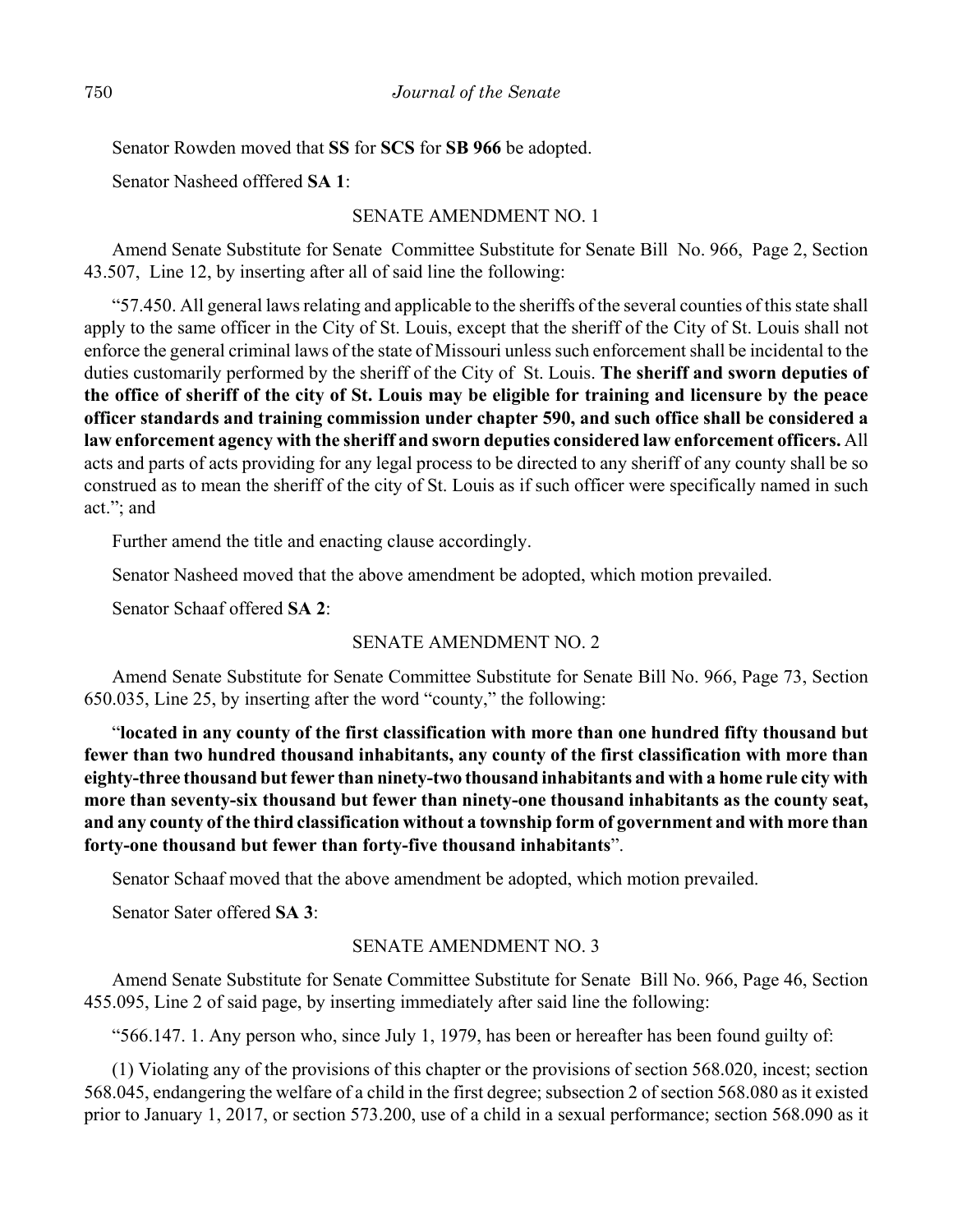existed prior to January 1, 2017, or section 573.205, promoting a sexual performance by a child; section 573.023, sexual exploitation of a minor; section 573.025, promoting child pornography in the first degree; section 573.035, promoting child pornography in the second degree; section 573.037, possession of child pornography, or section 573.040, furnishing pornographic material to minors; or

(2) Any offense in any other jurisdiction which, if committed in this state, would be a violation listed in this section;

shall not reside within one thousand feet of any public school as defined in section 160.011, any private school giving instruction in a grade or grades not higher than the twelfth grade, or any child care facility that is licensed under chapter 210, or any child care facility as defined in section 210.201 that is exempt from state licensure but subject to state regulation under section 210.252 and holds itself out to be a child care facility, where the school or facility is in existence at the time the individual begins to reside at the location. **Such person shall also not reside within one thousand feet of the property line of the residence of a former victim of such person.**

2. If such person has already established a residence and a public school, a private school, or child care facility is subsequently built or placed within one thousand feet of such person's residence, **or a former victim subsequently resides on property with a property line within one thousand feet of such person's residence,** then such person shall, within one week of the opening of such public school, private school, or child care facility, **or the former victim residing on the property,** notify the county sheriff where such public school, private school, **[**or**]** child care facility**, or residence of a former victim** is located that he or she is now residing within one thousand feet of such public school, private school, **[**or**]** child care facility**, or property line of the residence of a former victim,** and shall provide verifiable proof to the sheriff that he or she resided there prior to the opening of such public school, private school, or child care facility**, or the former victim residing on the property**.

3. For purposes of this section, "resides" means sleeps in a residence, which may include more than one location and may be mobile or transitory.

# 4. **For the purposes of the section, one thousand feet shall be measured from the edge of the offender's property nearest the public school, private school, child care facility, or former victim to the nearest edge of the public school, private school, child care facility, or former victim's property.**

**5.** Violation of the provisions of subsection 1 of this section is a class E felony except that the second or any subsequent violation is a class B felony. Violation of the provisions of subsection 2 of this section is a class A misdemeanor except that the second or subsequent violation is a class E felony."; and

Further amend the title and enacting clause accordingly.

Senator Sater moved that the above amendment be adopted, which motion prevailed.

Senator Curls offered **SA 4**:

#### SENATE AMENDMENT NO. 4

Amend Senate Substitute for Senate Committee Substitute for Senate Bill No. 966, Page 72, Section 595.220, Line 24, by inserting after all of said line the following:

"610.140. 1. Notwithstanding any other provision of law and subject to the provisions of this section,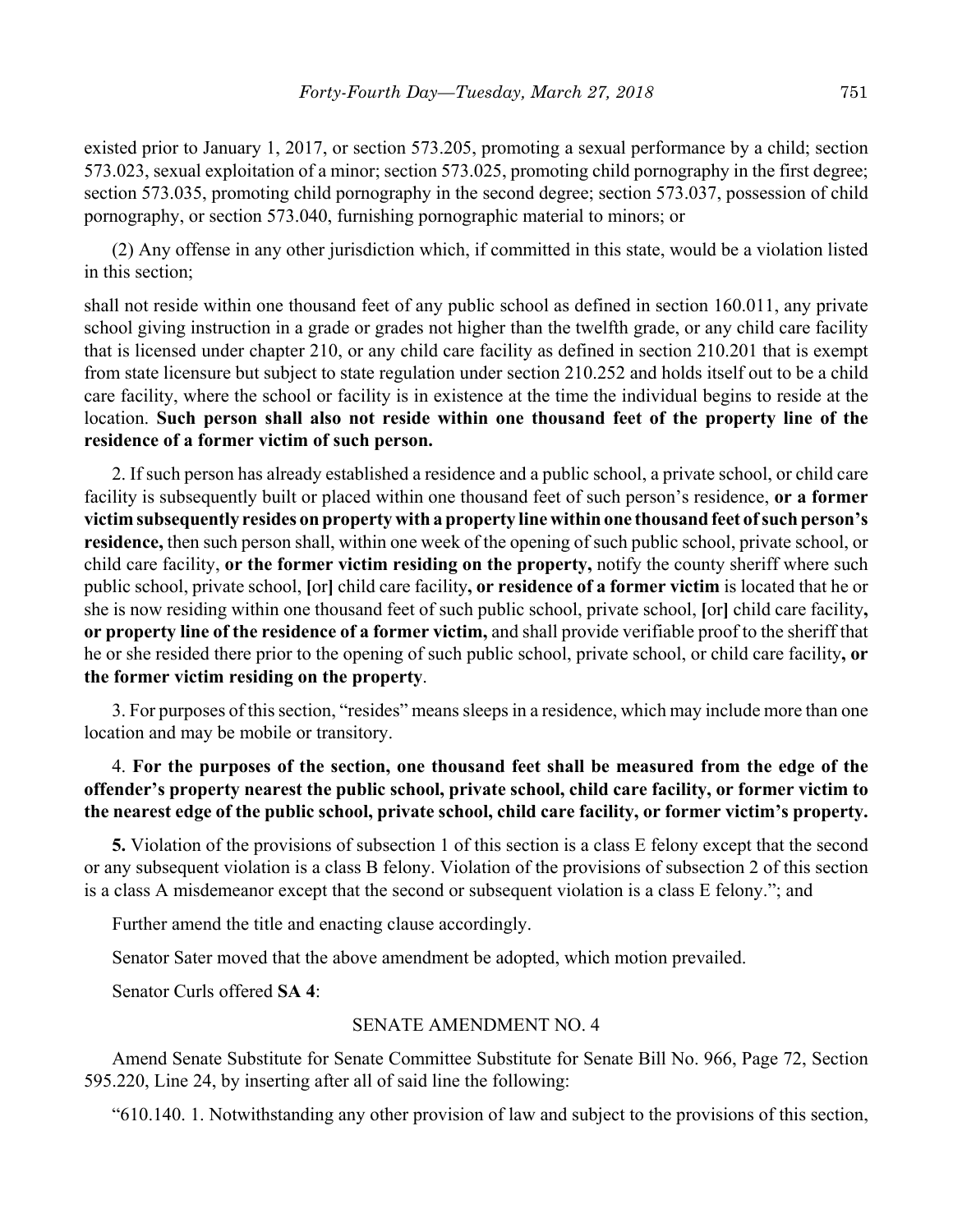any person may apply to any court in which such person was charged or found guilty of any offenses, violations, or infractions for an order to expunge records of such arrest, plea, trial, or conviction. Subject to the limitations of subsection 12 of this section, a person may apply to have one or more offenses, violations, or infractions expunged if such offense, violation, or infraction occurred within the state of Missouri and was prosecuted under the jurisdiction of a Missouri municipal, associate circuit, or circuit court, so long as such person lists all the offenses, violations, and infractions he or she is seeking to have expunged in the petition and so long as all such offenses, violations, and infractions are not excluded under subsection 2 of this section. If the offenses, violations, or infractions were charged as counts in the same indictment or information or were committed as part of the same course of criminal conduct, the person may include all the related offenses, violations, and infractions in the petition, regardless of the limits of subsection 12 of this section, and the petition shall only count as a petition for expungement of the highest level violation or offense contained in the petition for the purpose of determining future eligibility for expungement.

2. The following offenses, violations, and infractions shall not be eligible for expungement under this section:

(1) Any class A felony offense;

(2) Any dangerous felony as that term is defined in section 556.061;

(3) Any offense that requires registration as a sex offender;

(4) Any felony offense where death is an element of the offense;

(5) Any felony offense of assault; misdemeanor or felony offense of domestic assault; or felony offense of kidnapping;

(6) Any offense listed, or previously listed, in chapter 566 or section 105.454, 105.478, 115.631, 130.028, 188.030, 188.080, 191.677, 194.425, 217.360, 217.385, 334.245, 375.991, 389.653, 455.085, 455.538, 557.035, 565.084, 565.085, 565.086, 565.095, 565.120, 565.130, 565.156, 565.200, 565.214, 566.093, 566.111, 566.115, 568.020, 568.030, 568.032, 568.045, 568.060, 568.065, 568.080, 568.090, 568.175, 569.030, 569.035, 569.040, 569.050, 569.055, 569.060, 569.065, 569.067, 569.072, 569.100, 569.160, 570.025, 570.030, 570.090, 570.100, 570.130, 570.180, 570.223, 570.224, 570.310, 571.020, **[**571.030,**]** 571.060, 571.063, 571.070, 571.072, 571.150, 574.070, 574.105, 574.115, 574.120, 574.130, 575.040, 575.095, 575.153, 575.155, 575.157, 575.159, 575.195, 575.200, 575.210, 575.220, 575.230, 575.240, 575.350, 575.353, 577.078, 577.703, 577.706, 578.008, 578.305, 578.310, or 632.520;

(7) Any offense eligible for expungement under section 577.054 or 610.130;

(8) Any intoxication-related traffic or boating offense as defined in section 577.001, or any offense of operating an aircraft with an excessive blood alcohol content or while in an intoxicated condition;

(9) Any ordinance violation that is the substantial equivalent of any offense that is not eligible for expungement under this section; **[**and**]**

(10) Any **[**violations**] violation** of any state law or county or municipal ordinance regulating the operation of motor vehicles when committed by an individual who has been issued a commercial driver's license or is required to possess a commercial driver's license issued by this state or any other state**; and**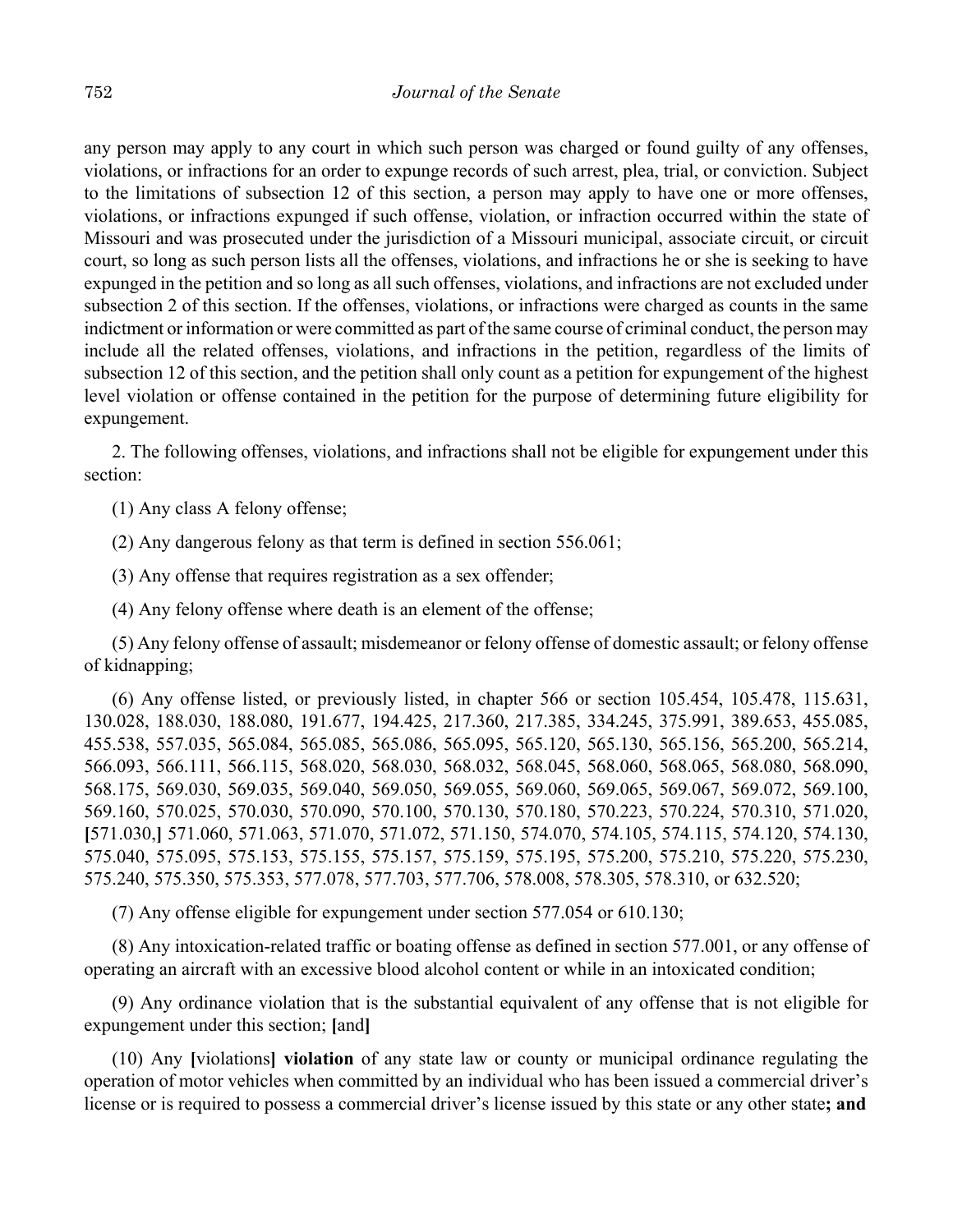# **(11) Any offense of section 571.030, except any offense under subdivision (1) of subsection 1 of section 571.030 where the person was convicted or found guilty prior to January 1, 2017**.

3. The petition shall name as defendants all law enforcement agencies, courts, prosecuting or circuit attorneys, municipal prosecuting attorneys, central state repositories of criminal records, or others who the petitioner has reason to believe may possess the records subject to expungement for each of the offenses, violations, and infractions listed in the petition. The court's order of expungement shall not affect any person or entity not named as a defendant in the action.

4. The petition shall include the following information:

(1) The petitioner's:

(a) Full name;

(b) Sex;

(c) Race;

(d) Driver's license number, if applicable; and

(e) Current address;

(2) Each offense, violation, or infraction for which the petitioner is requesting expungement;

(3) The approximate date the petitioner was charged for each offense, violation, or infraction; and

(4) The name of the county where the petitioner was charged for each offense, violation, or infraction and if any of the offenses, violations, or infractions occurred in a municipality, the name of the municipality for each offense, violation, or infraction; and

(5) The case number and name of the court for each offense.

5. The clerk of the court shall give notice of the filing of the petition to the office of the prosecuting attorney, circuit attorney, or municipal prosecuting attorney that prosecuted the offenses, violations, or infractions listed in the petition. If the prosecuting attorney, circuit attorney, or municipal prosecuting attorney objects to the petition for expungement, he or she shall do so in writing within thirty days after receipt of service. Unless otherwise agreed upon by the parties, the court shall hold a hearing within sixty days after any written objection is filed, giving reasonable notice of the hearing to the petitioner. If no objection has been filed within thirty days after receipt of service, the court may set a hearing on the matter and shall give reasonable notice of the hearing to each entity named in the petition. At any hearing, the court may accept evidence and hear testimony on, and may consider, the following criteria for each of the offenses, violations, or infractions listed in the petition for expungement:

(1) It has been at least seven years if the offense is a felony, or at least three years if the offense is a misdemeanor, municipal offense, or infraction, from the date the petitioner completed any authorized disposition imposed under section 557.011 for each offense, violation, or infraction listed in the petition;

(2) The person has not been found guilty of any other misdemeanor or felony, not including violations of the traffic regulations provided under chapters 304 and 307, during the time period specified for the underlying offense, violation, or infraction in subdivision (1) of this subsection;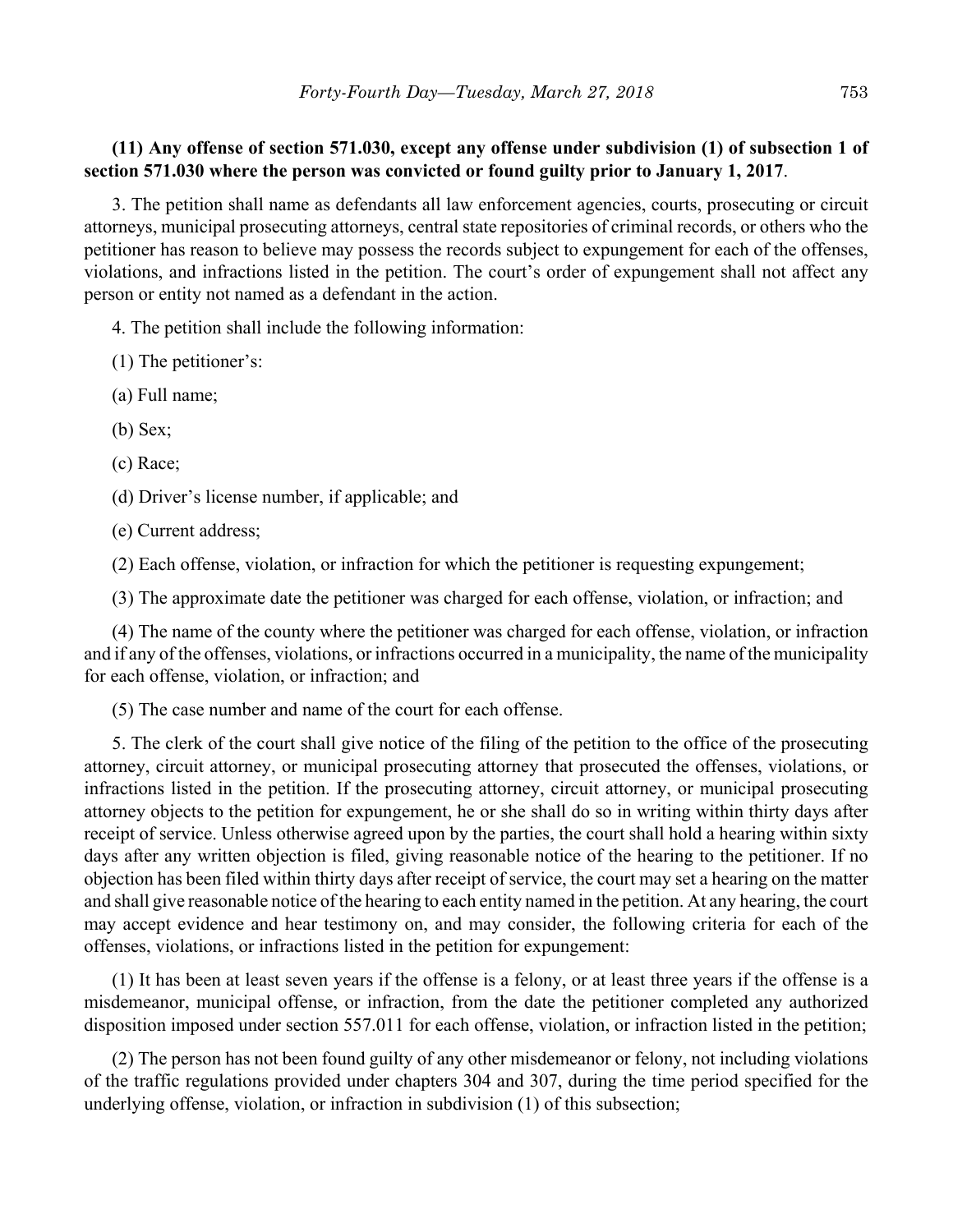(3) The person has satisfied all obligations relating to any such disposition, including the payment of any fines or restitution;

(4) The person does not have charges pending;

(5) The petitioner's habits and conduct demonstrate that the petitioner is not a threat to the public safety of the state; and

(6) The expungement is consistent with the public welfare and the interests of justice warrant the expungement.

A pleading by the petitioner that such petitioner meets the requirements of subdivisions (5) and (6) of this subsection shall create a rebuttable presumption that the expungement is warranted so long as the criteria contained in subdivisions (1) to (4) of this subsection are otherwise satisfied. The burden shall shift to the prosecuting attorney, circuit attorney, or municipal prosecuting attorney to rebut the presumption. A victim of an offense, violation, or infraction listed in the petition shall have an opportunity to be heard at any hearing held under this section, and the court may make a determination based solely on such victim's testimony.

6. A petition to expunge records related to an arrest for an eligible offense, violation, or infraction may be made in accordance with the provisions of this section to a court of competent jurisdiction in the county where the petitioner was arrested no earlier than three years from the date of arrest; provided that, during such time, the petitioner has not been charged and the petitioner has not been found guilty of any misdemeanor or felony offense.

7. If the court determines that such person meets all the criteria set forth in subsection 5 of this section for each of the offenses, violations, or infractions listed in the petition for expungement, the court shall enter an order of expungement. In all cases under this section, the court shall issue an order of expungement or dismissal within six months of the filing of the petition. A copy of the order of expungement shall be provided to the petitioner and each entity possessing records subject to the order, and, upon receipt of the order, each entity shall close any record in its possession relating to any offense, violation, or infraction listed in the petition, in the manner established by section 610.120. The records and files maintained in any administrative or court proceeding in a municipal, associate, or circuit court for any offense, infraction, or violation ordered expunged under this section shall be confidential and only available to the parties or by order of the court for good cause shown. The central repository shall request the Federal Bureau of Investigation to expunge the records from its files.

8. The order shall not limit any of the petitioner's rights that were restricted as a collateral consequence of such person's criminal record, and such rights shall be restored upon issuance of the order of expungement. Except as otherwise provided under this section, the effect of such order shall be to restore such person to the status he or she occupied prior to such arrests, pleas, trials, or convictions as if such events had never taken place. No person as to whom such order has been entered shall be held thereafter under any provision of law to be guilty of perjury or otherwise giving a false statement by reason of his or her failure to recite or acknowledge such arrests, pleas, trials, convictions, or expungement in response to an inquiry made of him or her and no such inquiry shall be made for information relating to an expungement, except the petitioner shall disclose the expunged offense, violation, or infraction to any court when asked or upon being charged with any subsequent offense, violation, or infraction. The expunged offense, violation, or infraction may be considered a prior offense in determining a sentence to be imposed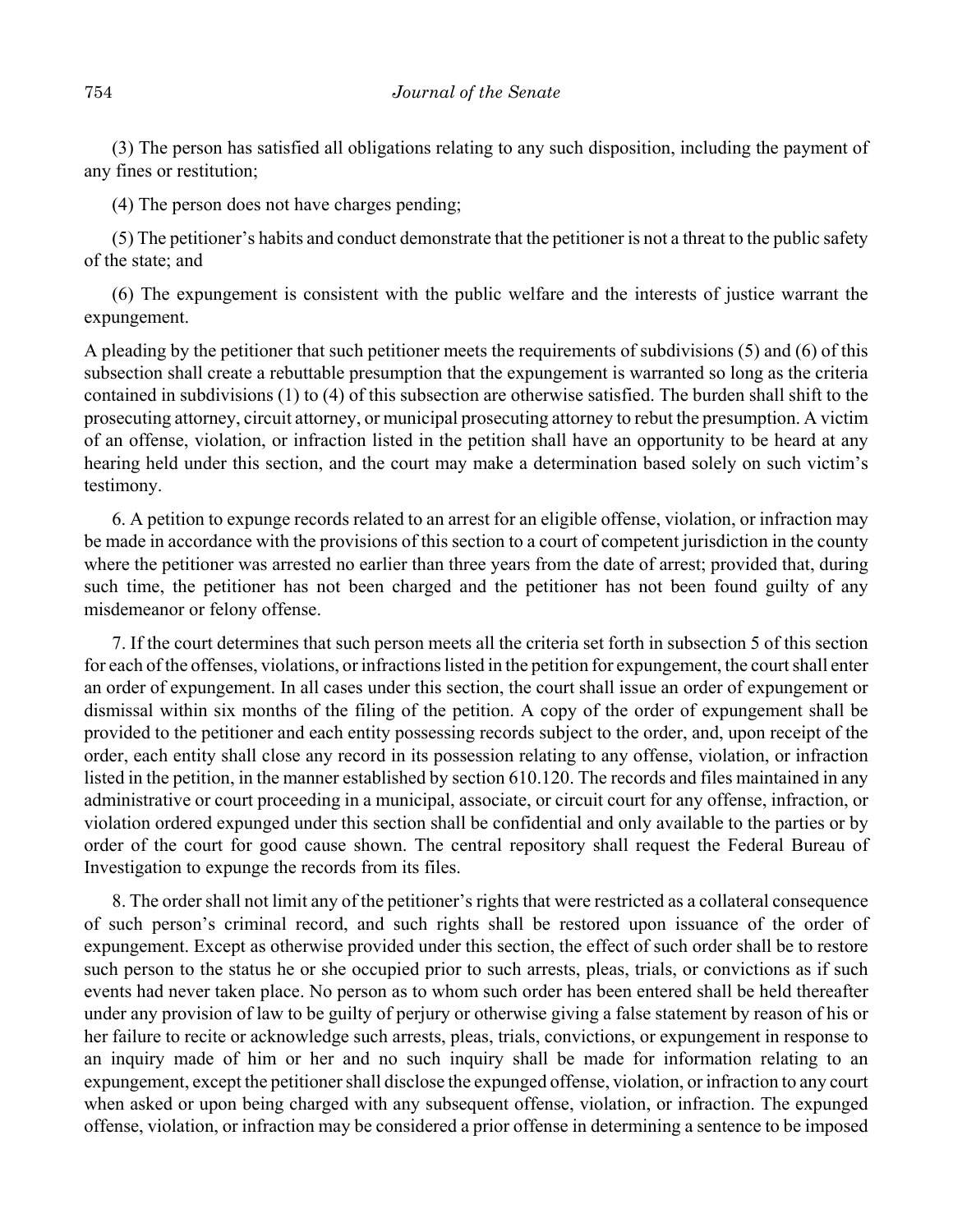for any subsequent offense that the person is found guilty of committing.

9. Notwithstanding the provisions of subsection 8 of this section to the contrary, a person granted an expungement shall disclose any expunged offense, violation, or infraction when the disclosure of such information is necessary to complete any application for:

(1) A license, certificate, or permit issued by this state to practice such individual's profession;

(2) Any license issued under chapter 313 or permit issued under chapter 571;

(3) Paid or unpaid employment with an entity licensed under chapter 313, any state-operated lottery, or any emergency services provider, including any law enforcement agency;

(4) Employment with any federally insured bank or savings institution or credit union or an affiliate of such institution or credit union for the purposes of compliance with 12 U.S.C. Section 1829 and 12 U.S.C. Section 1785;

(5) Employment with any entity engaged in the business of insurance or any insurer for the purpose of complying with 18 U.S.C. Section 1033, 18 U.S.C. Section 1034, or other similar law which requires an employer engaged in the business of insurance to exclude applicants with certain criminal convictions from employment; or

(6) Employment with any employer that is required to exclude applicants with certain criminal convictions from employment due to federal or state law, including corresponding rules and regulations.

An employer shall notify an applicant of the requirements under subdivisions (4) to (6) of this subsection. Notwithstanding any provision of law to the contrary, an expunged offense, violation, or infraction shall not be grounds for automatic disqualification of an applicant, but may be a factor for denying employment, or a professional license, certificate, or permit; except that, an offense, violation, or infraction expunged under the provisions of this section may be grounds for automatic disqualification if the application is for employment under subdivisions (4) to (6) of this subsection.

10. A person who has been granted an expungement of records pertaining to a misdemeanor or felony offense, an ordinance violation, or an infraction may answer "no" to an employer's inquiry into whether the person has ever been convicted of a crime if, after the granting of the expungement, the person has no public record of a misdemeanor or felony offense, an ordinance violation, or an infraction. The person, however, shall answer such an inquiry affirmatively and disclose his or her criminal convictions, including any offense or violation expunged under this section or similar law, if the employer is required to exclude applicants with certain criminal convictions from employment due to federal or state law, including corresponding rules and regulations.

11. If the court determines that the petitioner has not met the criteria for any of the offenses, violations, or infractions listed in the petition for expungement or the petitioner has knowingly provided false information in the petition, the court shall enter an order dismissing the petition. Any person whose petition for expungement has been dismissed by the court for failure to meet the criteria set forth in subsection 5 of this section may not refile another petition until a year has passed since the date of filing for the previous petition.

12. A person may be granted more than one expungement under this section provided that during his or her lifetime, the total number of offenses, violations, or infractions for which orders of expungement are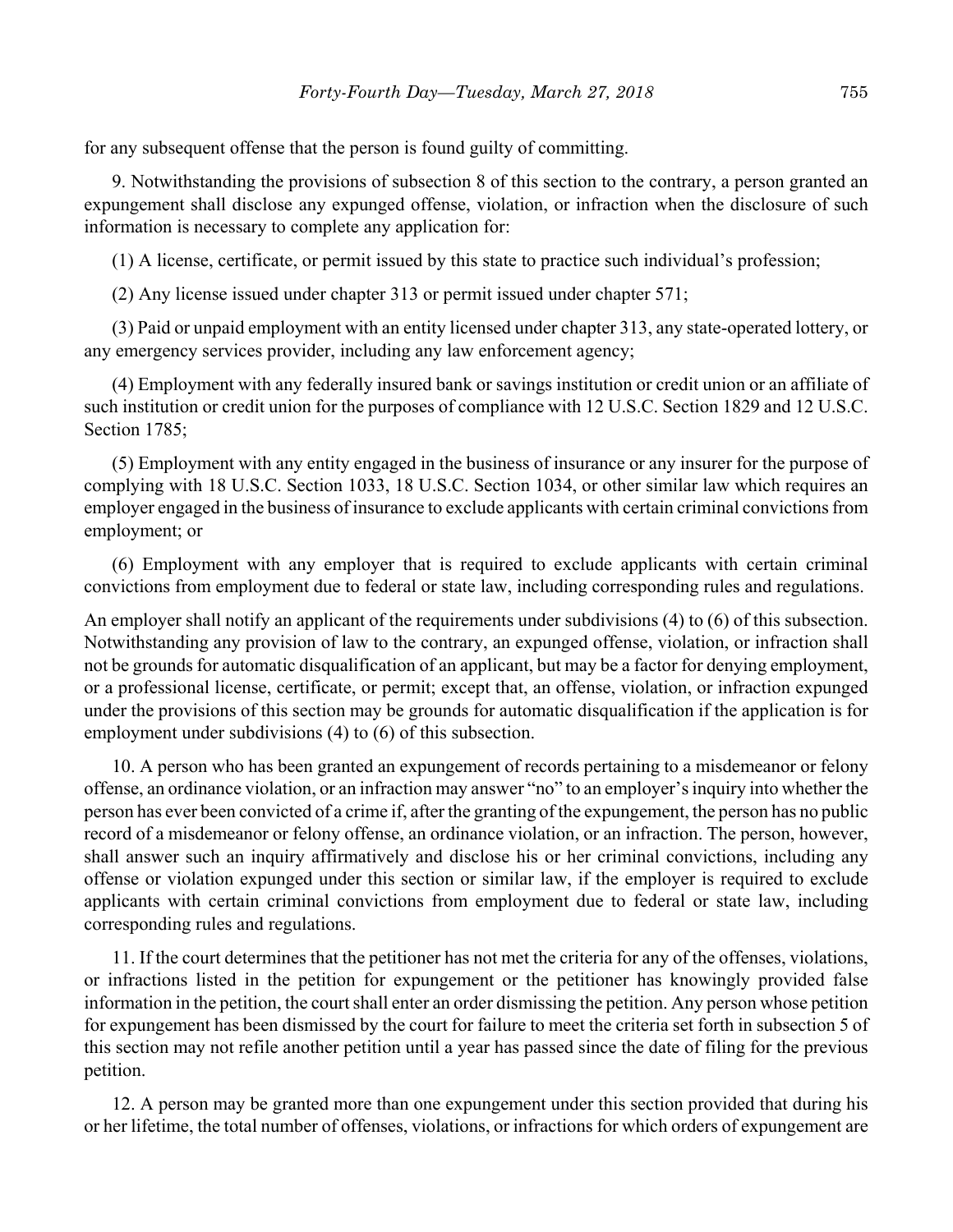granted to the person shall not exceed the following limits:

(1) Not more than two misdemeanor offenses or ordinance violations that have an authorized term of imprisonment; and

(2) Not more than one felony offense.

A person may be granted expungement under this section for any number of infractions. Nothing in this section shall prevent the court from maintaining records to ensure that an individual has not exceeded the limitations of this subsection. Nothing in this section shall be construed to limit or impair in any way the subsequent use of any record expunged under this section of any arrests or findings of guilt by a law enforcement agency, criminal justice agency, prosecuting attorney, circuit attorney, or municipal prosecuting attorney, including its use as a prior offense, violation, or infraction.

13. The court shall make available a form for pro se petitioners seeking expungement, which shall include the following statement: "I declare under penalty of perjury that the statements made herein are true and correct to the best of my knowledge, information, and belief.".

14. Nothing in this section shall be construed to limit or restrict the availability of expungement to any person under any other law."; and

Further amend the title and enacting clause accordingly.

Senator Curls moved that the above amendment be adopted, which motion prevailed.

Senator Cierpiot offered **SA 5**:

## SENATE AMENDMENT NO. 5

Amend Senate Substitute for Senate Committee Substitute for Senate Bill No. 966, Page 2, Section 43.507, Line 12, by inserting after all of said line the following:

"57.117. Hereafter no sheriff in this state shall appoint any under sheriff or deputy sheriff **[**except**] unless** the person so appointed shall be, at the time of his **or her** appointment, a bona fide resident of **[**the**] this** state **or of an adjoining state**."; and

Further amend the title and enacting clause accordingly.

Senator Cierpiot moved that the above amendment be adopted, which motion prevailed.

President Pro Tem Richard assumed the Chair.

Senator Onder offered **SA 6**:

#### SENATE AMENDMENT NO. 6

Amend Senate Substitute for Senate Committee Substitute for Senate Bill No. 966, Page 41, Section 221.105, Line 17, by inserting after "proposal." the following:

"**Any county that declines to convey a proposal to the department, pursuant to the provisions of this subsection, shall receive in full its per diem cost of incarceration for all prisoners chargeable to the state in accordance with the provisions of subsections 1, 2, and 3 of this section.**".

Senator Onder moved that the above amendment be adopted, which motion prevailed.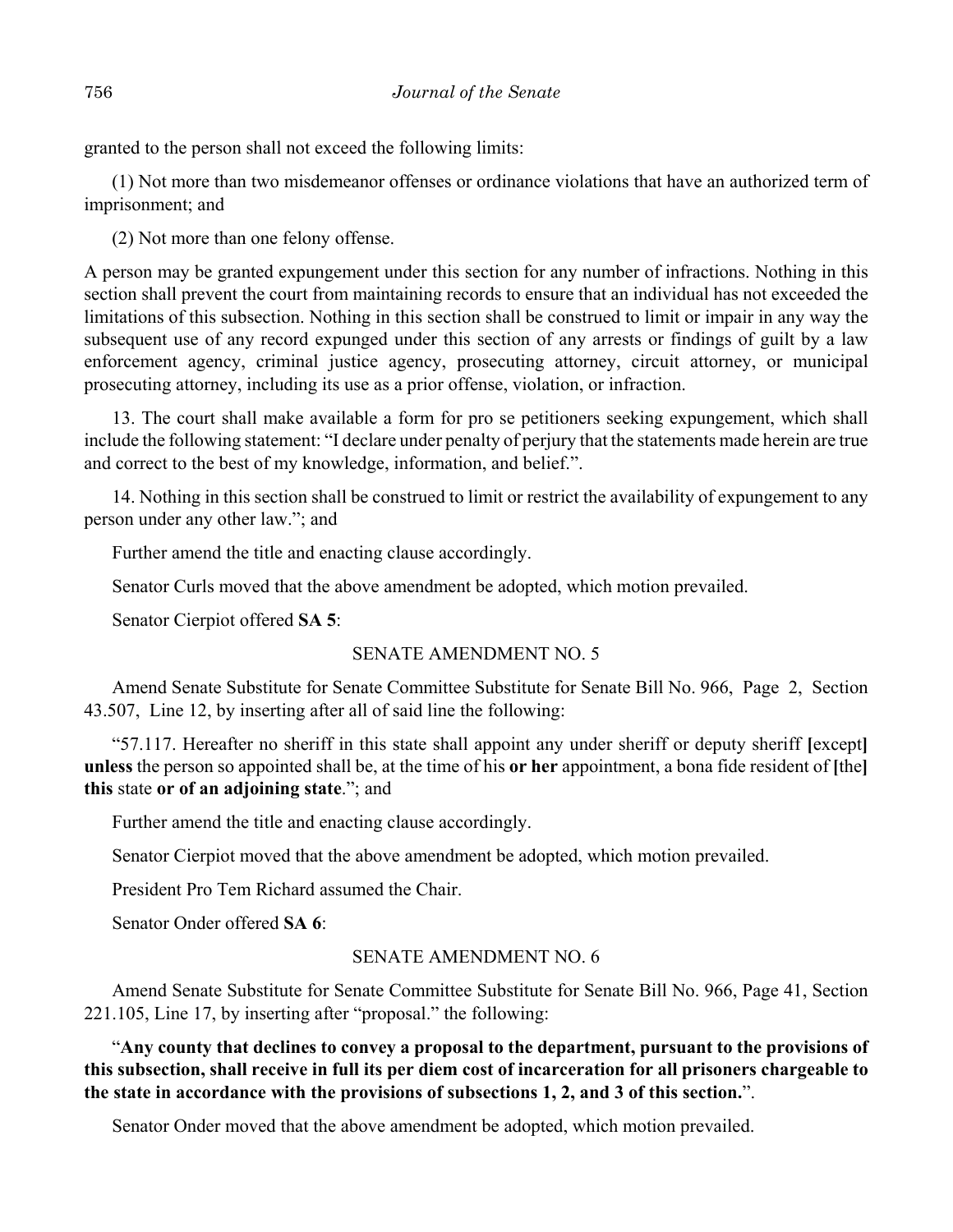Senator Rizzo offered **SA 7**:

#### SENATE AMENDMENT NO. 7

Amend Senate Substitute for Senate Committee Substitute for Senate Bill No. 966, Page 74, Section 650.035, Line 2, by inserting after all of said line the following:

"**Section 1. If an inmate in the custody of the department of corrections is determined by a court to have not committed the crime of which such person was convicted and sentenced to a term of imprisonment, upon release from the prison or as soon thereafter as possible, the department of corrections shall provide one Missouri nondriver's license, or driver's license if qualified, at no cost to the person. The department shall provide one copy of each of the documents listed in subdivision (2) of subsection 6 of section 115.427, free of charge, if needed by the person to obtain the nondriver's license or driver's license.**"; and

Further amend the title and enacting clause accordingly.

Senator Rizzo moved that the above amendment be adopted.

Senator Sifton offered **SA 1** to **SA 7**:

# SENATE AMENDMENT NO. 1 TO SENATE AMENDMENT NO. 7

Amend Senate Amendment No. 7 to Senate Substitute for Senate Committee Substitute for Senate Bill No. 966, Page 1, Line 2, by inserting after all of said line the following:

"650.055. 1. Every individual who:

(1) Is found guilty of a felony or any offense under chapter 566; or

(2) Is seventeen years of age or older and arrested for **[**burglary in the first degree under section 569.160, or burglary in the second degree under section 569.170, or**]** a felony offense **[**under chapter 565, 566, 567, 568, or 573**]**; or

(3) Has been determined to be a sexually violent predator pursuant to sections 632.480 to 632.513; or

(4) Is an individual required to register as a sexual offender under sections 589.400 to 589.425;

shall have a fingerprint and blood or scientifically accepted biological sample collected for purposes of DNA profiling analysis.

2. Any individual subject to DNA collection and profiling analysis under this section shall provide a DNA sample:

(1) Upon booking at a county jail or detention facility; or

(2) Upon entering or before release from the department of corrections reception and diagnostic centers; or

(3) Upon entering or before release from a county jail or detention facility, state correctional facility, or any other detention facility or institution, whether operated by a private, local, or state agency, or any mental health facility if committed as a sexually violent predator pursuant to sections 632.480 to 632.513; or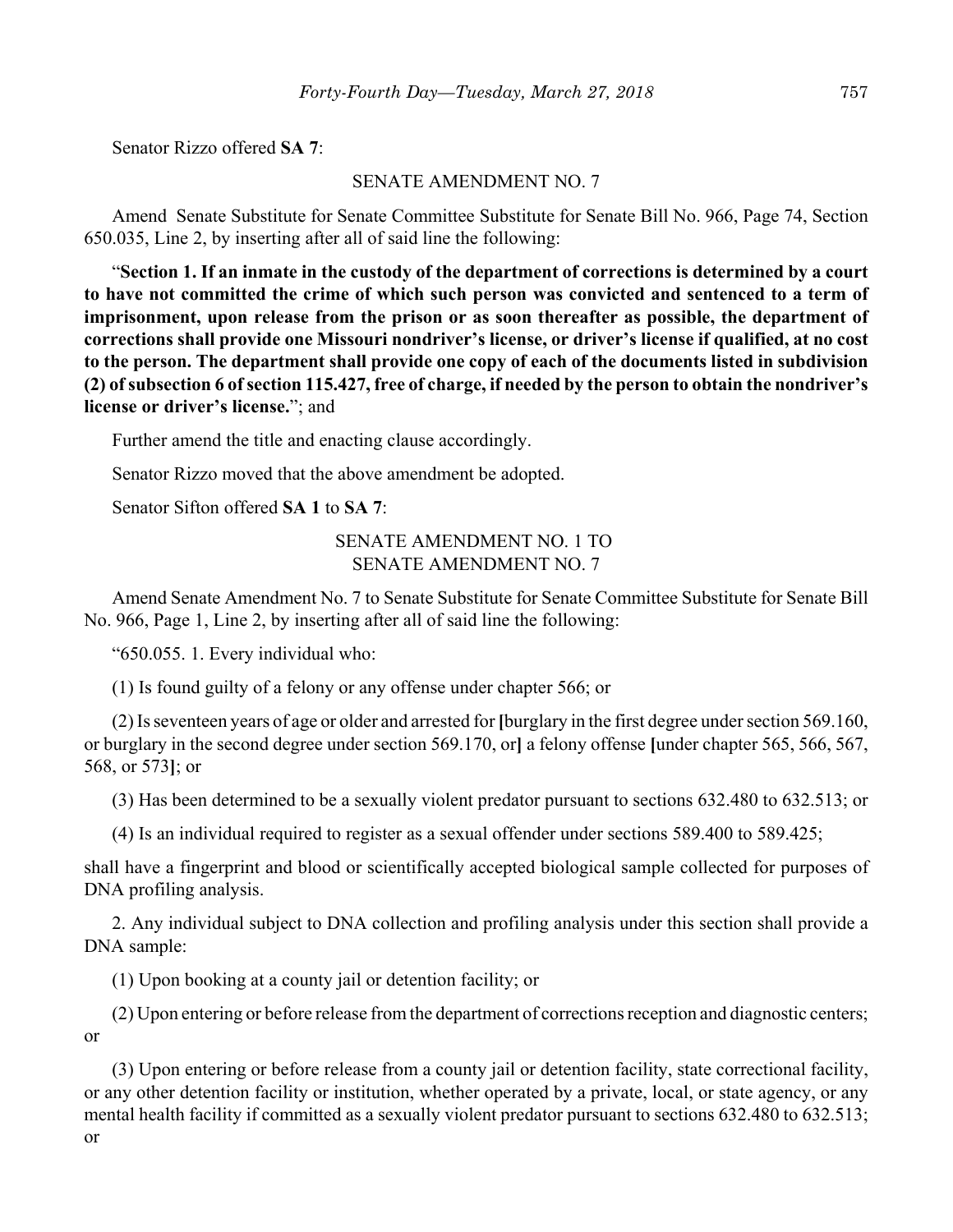(4) When the state accepts a person from another state under any interstate compact, or under any other reciprocal agreement with any county, state, or federal agency, or any other provision of law, whether or not the person is confined or released, the acceptance is conditional on the person providing a DNA sample if the person was found guilty of a felony offense in any other jurisdiction; or

(5) If such individual is under the jurisdiction of the department of corrections. Such jurisdiction includes persons currently incarcerated, persons on probation, as defined in section 217.650, and on parole, as also defined in section 217.650; or

(6) At the time of registering as a sex offender under sections 589.400 to 589.425.

3. The Missouri state highway patrol and department of corrections shall be responsible for ensuring adherence to the law. Any person required to provide a DNA sample pursuant to this section shall be required to provide such sample, without the right of refusal, at a collection site designated by the Missouri state highway patrol and the department of corrections. Authorized personnel collecting or assisting in the collection of samples shall not be liable in any civil or criminal action when the act is performed in a reasonable manner. Such force may be used as necessary to the effectual carrying out and application of such processes and operations. The enforcement of these provisions by the authorities in charge of state correctional institutions and others having custody or jurisdiction over individuals included in subsection 1 of this section which shall not be set aside or reversed is hereby made mandatory. The board of probation or parole shall recommend that an individual on probation or parole who refuses to provide a DNA sample have his or her probation or parole revoked. In the event that a person's DNA sample is not adequate for any reason, the person shall provide another sample for analysis.

4. The procedure and rules for the collection, analysis, storage, expungement, use of DNA database records and privacy concerns shall not conflict with procedures and rules applicable to the Missouri DNA profiling system and the Federal Bureau of Investigation's DNA databank system.

5. Unauthorized use or dissemination of individually identifiable DNA information in a database for purposes other than criminal justice or law enforcement is a class A misdemeanor.

6. Implementation of sections 650.050 to 650.100 shall be subject to future appropriations to keep Missouri's DNA system compatible with the Federal Bureau of Investigation's DNA databank system.

7. All DNA records and biological materials retained in the DNA profiling system are considered closed records pursuant to chapter 610. All records containing any information held or maintained by any person or by any agency, department, or political subdivision of the state concerning an individual's DNA profile shall be strictly confidential and shall not be disclosed, except to:

(1) Peace officers, as defined in section 590.010, and other employees of law enforcement agencies who need to obtain such records to perform their public duties;

(2) The attorney general or any assistant attorneys general acting on his or her behalf, as defined in chapter 27;

(3) Prosecuting attorneys or circuit attorneys as defined in chapter 56, and their employees who need to obtain such records to perform their public duties;

(4) The individual whose DNA sample has been collected, or his or her attorney; or

(5) Associate circuit judges, circuit judges, judges of the courts of appeals, supreme court judges, and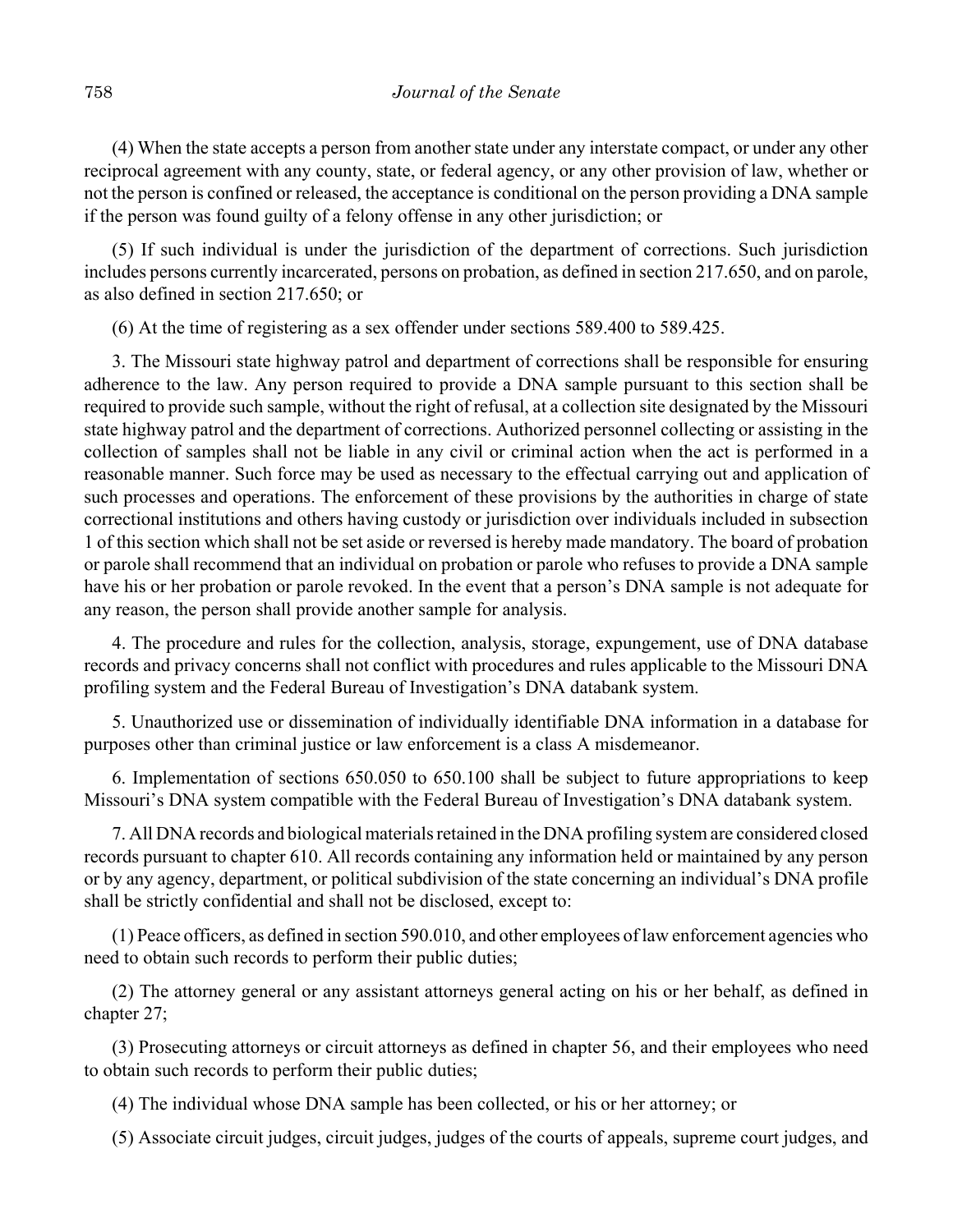their employees who need to obtain such records to perform their public duties.

8. Any person who obtains records pursuant to the provisions of this section shall use such records only for investigative and prosecutorial purposes, including but not limited to use at any criminal trial, hearing, or proceeding; or for law enforcement identification purposes, including identification of human remains. Such records shall be considered strictly confidential and shall only be released as authorized by this section.

9. (1) An individual may request expungement of his or her DNA sample and DNA profile through the court issuing the reversal or dismissal, or through the court granting an expungement of all official records under section 568.040. A certified copy of the court order establishing that such conviction has been reversed, guilty plea has been set aside, or expungement has been granted under section 568.040 shall be sent to the Missouri state highway patrol crime laboratory. Upon receipt of the court order, the laboratory will determine that the requesting individual has no other qualifying offense as a result of any separate plea or conviction and no other qualifying arrest prior to expungement.

(2) A person whose DNA record or DNA profile has been included in the state DNA database in accordance with this section and sections 650.050, 650.052, and 650.100 may request expungement on **one or more of** the **following** grounds **[**that the conviction has been reversed, the guilty plea on which the authority for including that person's DNA record or DNA profile was based has been set aside, or an expungement of all official records has been granted by the court under section 568.040**]:**

**(a) The conviction on which the authority for including that person's DNA record or DNA profile was based on has been reversed;**

**(b) The guilty plea on which the authority for including that person's DNA record or DNA profile was based on has been set aside;**

**(c) The prosecutor has declined prosecution on all alleged offenses which, upon conviction, would authorize the inclusion of that person's DNA record or DNA profile;**

**(d) The prosecutor has withdrawn all qualifying charges which, upon conviction, would authorize the inclusion of that person's DNA record or DNA profile;**

**(e) The case or cases containing all charges which, upon conviction, would authorize the inclusion of that person's DNA record or DNA profile, are dismissed;**

**(f) The court finds at a preliminary hearing that there is no probable cause to try that person for any charge which, upon conviction, would authorize the inclusion of that person's DNA record or DNA profile;**

## **(g) That person is found not guilty of all charges which, upon conviction, would authorize the inclusion of that person's DNA record or DNA profile**.

(3) Upon receipt of a written request for expungement, a certified copy of the final court order reversing the conviction, setting aside the plea, or granting an expungement of all official records under section 568.040, and any other information necessary to ascertain the validity of the request, the Missouri state highway patrol crime laboratory shall expunge all DNA records and identifiable information in the state DNA database pertaining to the person and destroy the DNA sample of the person, unless the Missouri state highway patrol determines that the person is otherwise obligated to submit a DNA sample. Within thirty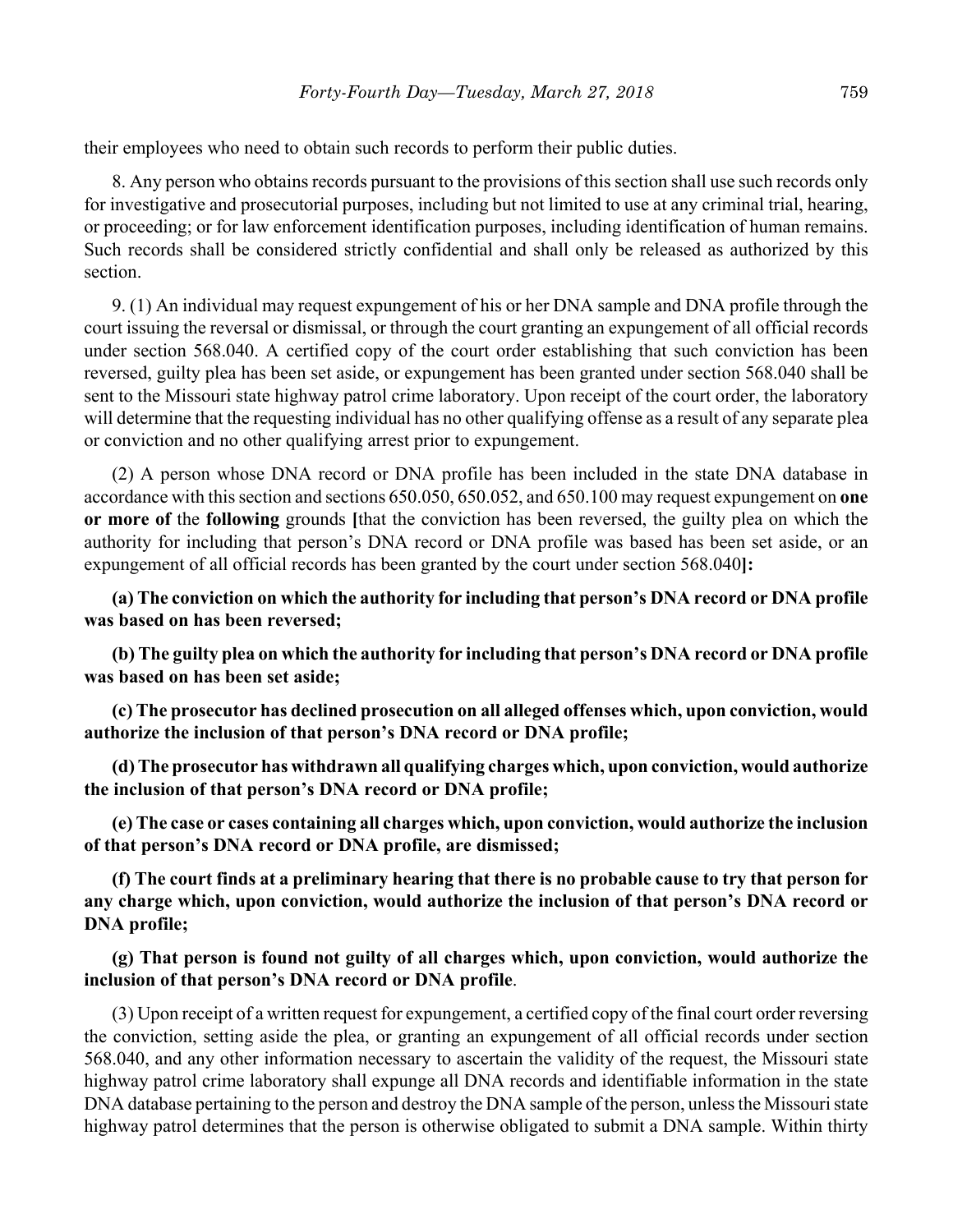days after the receipt of the court order, the Missouri state highway patrol shall notify the individual that it has expunged his or her DNA sample and DNA profile, or the basis for its determination that the person is otherwise obligated to submit a DNA sample.

(4) The Missouri state highway patrol is not required to destroy any item of physical evidence obtained from a DNA sample if evidence relating to another person would thereby be destroyed.

(5) Any identification, warrant, arrest, or evidentiary use of a DNA match derived from the database shall not be excluded or suppressed from evidence, nor shall any conviction be invalidated or reversed or plea set aside due to the failure to expunge or a delay in expunging DNA records.

**[**10. When a DNA sample is taken from an individual pursuant to subdivision (2) of subsection 1 of this section and the prosecutor declines prosecution and notifies the arresting agency of that decision, the arresting agency shall notify the Missouri state highway patrol crime laboratory within ninety days of receiving such notification. Within thirty days of being notified by the arresting agency that the prosecutor has declined prosecution, the Missouri state highway patrol crime laboratory shall determine whether the individual has any other qualifying offenses or arrests that would require a DNA sample to be taken and retained. If the individual has no other qualifying offenses or arrests, the crime laboratory shall expunge all DNA records in the database taken at the arrest for which the prosecution was declined pertaining to the person and destroy the DNA sample of such person.

11. When a DNA sample is taken of an arrestee for any offense listed under subsection 1 of this section and charges are filed:

(1) If the charges are later withdrawn, the prosecutor shall notify the state highway patrol crime laboratory that such charges have been withdrawn;

(2) If the case is dismissed, the court shall notify the state highway patrol crime laboratory of such dismissal;

(3) If the court finds at the preliminary hearing that there is no probable cause that the defendant committed the offense, the court shall notify the state highway patrol crime laboratory of such finding;

(4) If the defendant is found not guilty, the court shall notify the state highway patrol crime laboratory of such verdict.

If the state highway patrol crime laboratory receives notice under this subsection, such crime laboratory shall determine, within thirty days, whether the individual has any other qualifying offenses or arrests that would require a DNA sample to be taken. If the individual has no other qualifying arrests or offenses, the crime laboratory shall expunge all DNA records in the database pertaining to such person and destroy the person's DNA sample.**]**".

Senator Sifton moved that the above amendment be adopted, which motion prevailed.

**SA 7**, as amended, was again taken up.

Senator Rizzo moved that **SA 7**, as amended, be adopted, which motion prevailed.

Senator Sifton offered **SA 8**:

## SENATE AMENDMENT NO. 8

Amend Senate Substitute for Senate Committee Substitute for Senate Bill No. 966, Page 46, Section 455.095, Line 2, by inserting after all of said line the following: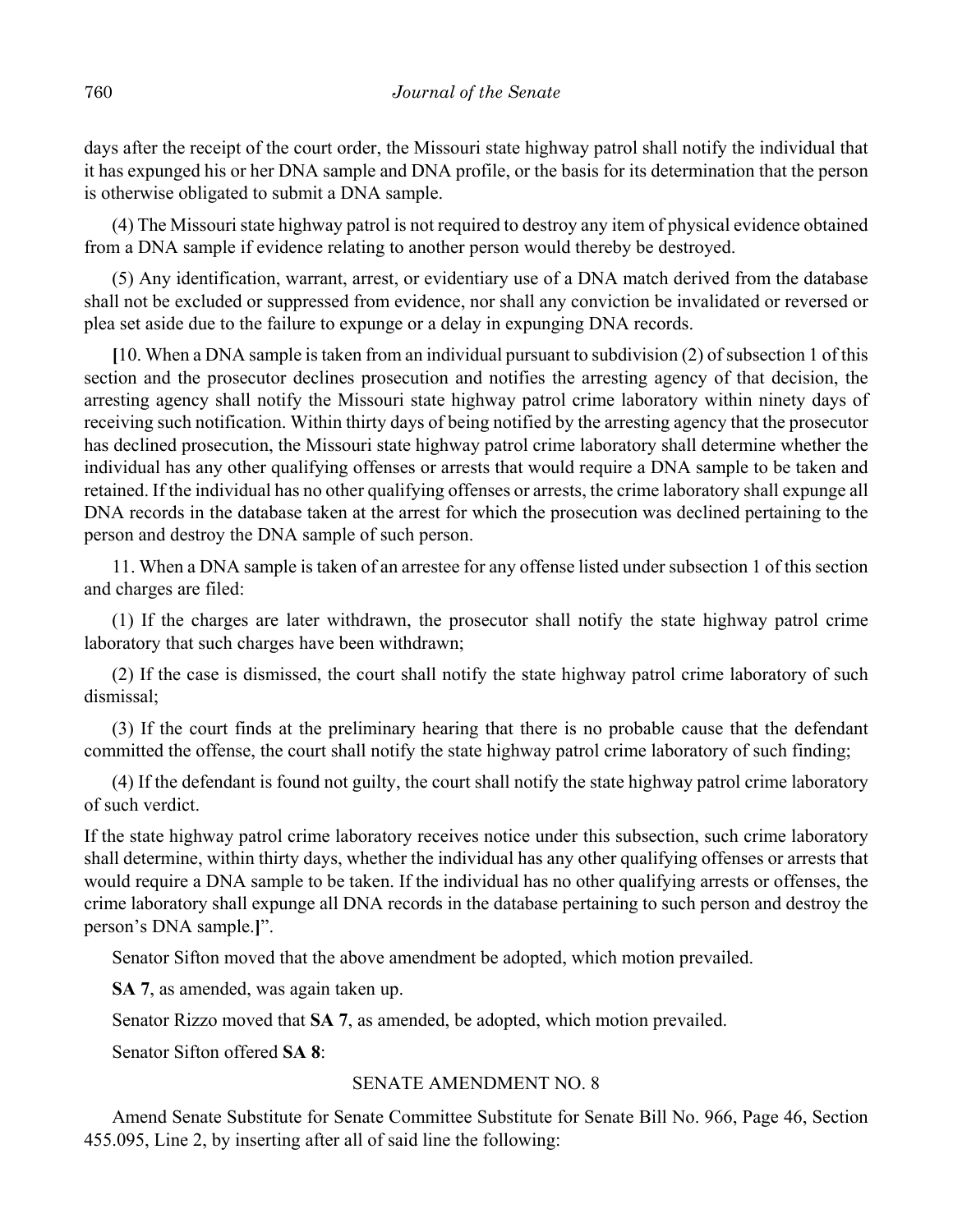"**455.560. 1. A prosecuting attorney or circuit attorney may impanel a domestic violence fatality review panel for the county or city not within a county in which he or she serves to investigate the deaths of victims of homicides determined to be related to domestic violence, as the term is defined in section 455.010.**

**2. Members of the panel may include any representative of programs or organizations that provide services and responses to victims of domestic violence within the county or city not within a county. The panel shall include, but shall not be limited to, the following members:**

**(1) The prosecuting or circuit attorney;**

**(2) The coroner or medical examiner for the county or city not within a county;**

**(3) A representative of law enforcement personnel in the county or city not within a county;**

**(4) A provider of public health care services;**

**(5) A provider of emergency medical services or other medical or health care providers;**

**(6) A representative of any victim assistant unit for the prosecuting or circuit attorney, law enforcement organization, or court of the county or city not within a county;**

**(7) A representative of shelters for victims of domestic violence, as defined in section 455.200, or domestic violence services organizations that provide services for victims within the county or city not within a county; and**

**(8) A representative of rape crisis centers, as defined in section 455.003, that provide sexual assault services for victims within the county or city not within a county.**

**3. A prosecuting or circuit attorney shall organize the panel and shall call the first organizational meeting of the panel. The panel shall elect a chairperson who shall convene the panel to meet to review all deaths of victims of homicides determined to be related to domestic violence.**

**4. The executive officer of any municipality or county may request that a domestic violence fatality review panel be convened in response to any fatality which occurs within the boundaries of the municipality or county.**

**5. Work products of the domestic violence fatality review panel other than the final report required by subsection 6 of this section, including, but not limited to internal memoranda, summaries or minutes of panel meetings, and written, audio recorded, or electronic records and communications, are not public records as defined by subdivision (6) of section 610.010 and are not available for public examination, reproduction, or disclosure, and are not admissible as evidence in any civil, criminal, or administrative proceeding.**

**6. The panel shall issue a final report, which shall be a public record as defined by subdivision (6) of section 610.010, of each investigation. The final report shall include the panel's findings and recommendations for enhanced practices, protocols, and collaborations to address domestic violence and prevent homicides, and a copy shall be provided to the governor, the speaker of the house of representatives, the president pro tempore of the senate, the executive leadership of the government of the political subdivision of the state of Missouri in which the panel operates, and the statewide domestic violence coalition, as such is recognized by the United States Department of Justice and the**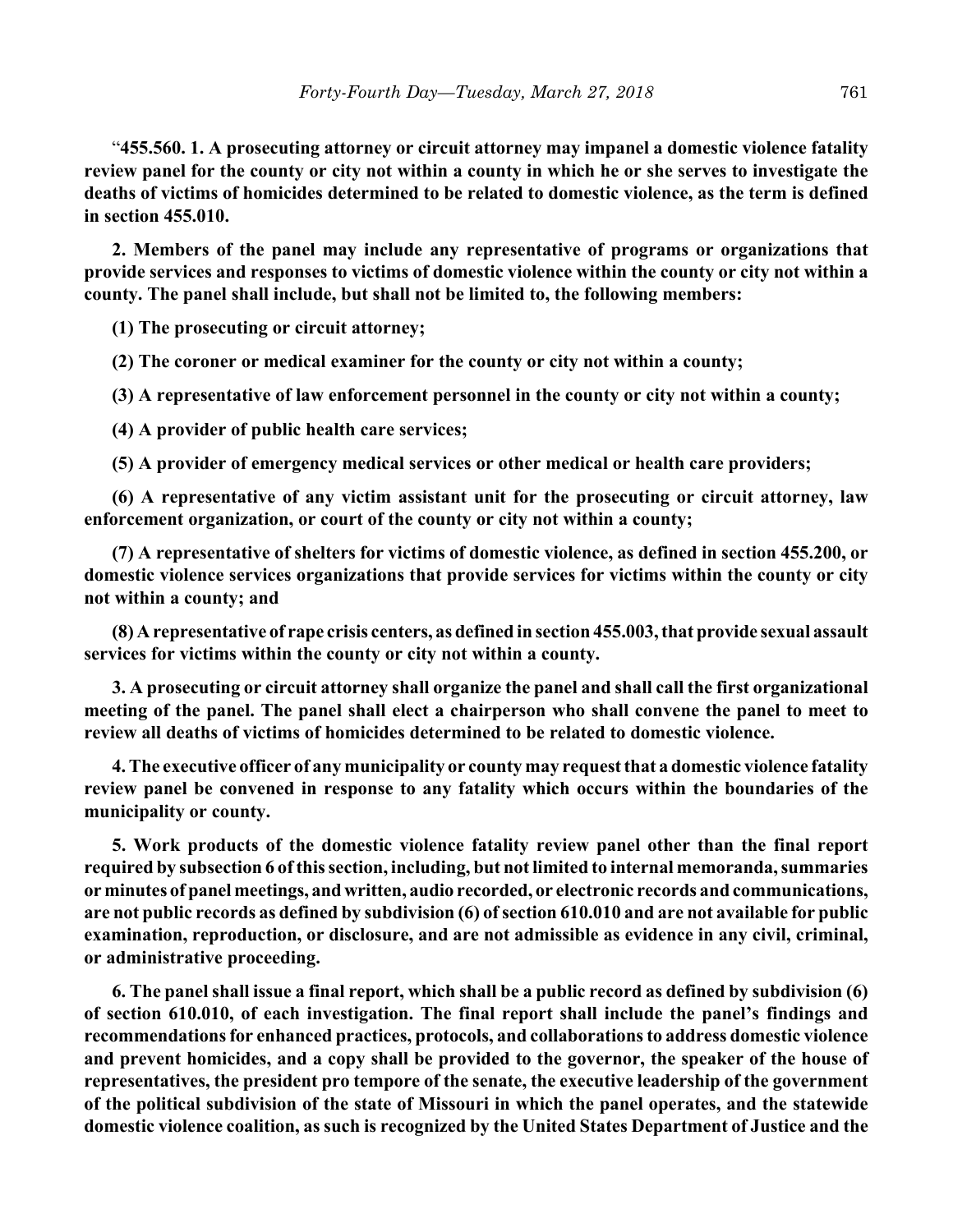**United States Department of Health and Human Services. The final report shall also include a summary.**"; and

Further amend the title and enacting clause accordingly.

Senator Sifton moved that the above amendment be adopted, which motion prevailed.

Senator Hoskins offered **SA 9**:

#### SENATE AMENDMENT NO. 9

Amend Senate Substitute for Senate Committee Substitute for Senate Bill No. 966, Page 17, Section 217.690, Line 17, by striking the opening bracket "**[**"; and further amend line 27 by striking the closing bracket "**]**"; and further renumber the remaining subsections accordingly.

Senator Hoskins moved that the above amendment be adopted, which motion prevailed.

Senator Schupp offered **SA 10**:

#### SENATE AMENDMENT NO. 10

Amend Senate Substitute for Senate Committee Substitute for Senate Bill No. 966, Page 46, Section 455.095, Line 2, by inserting after all of said line the following:

"571.070. 1. A person commits the offense of unlawful possession of a firearm if such person knowingly has any firearm in his or her possession and:

(1) Such person has been convicted of a felony under the laws of this state, or of a crime under the laws of any state or of the United States which, if committed within this state, would be a felony; **[**or**]**

(2) Such person is a fugitive from justice, is habitually in an intoxicated or drugged condition, or is currently adjudged mentally incompetent**; or**

**(3) Such person is subject to a full order of protection as such term is defined in section 455.010; or**

**(4) Such person has been convicted of a misdemeanor domestic violence offense within the preceding five years, or a misdemeanor under a law of another jurisdiction which is substantially similar to such misdemeanor offense. As used in this subdivision, the term "domestic violence" shall have the same meaning as in section 455.010**.

2. Unlawful possession of a firearm is a class D felony.

3. The provisions of subdivision (1) of subsection 1 of this section shall not apply to the possession of an antique firearm."; and

Further amend the title and enacting clause accordingly.

Senator Schupp moved that the above amendment be adopted.

Senator Rowden raised the point of order that **SA 10** is out of order as it goes beyond the scope of the bill.

Senator Onder assumed the Chair.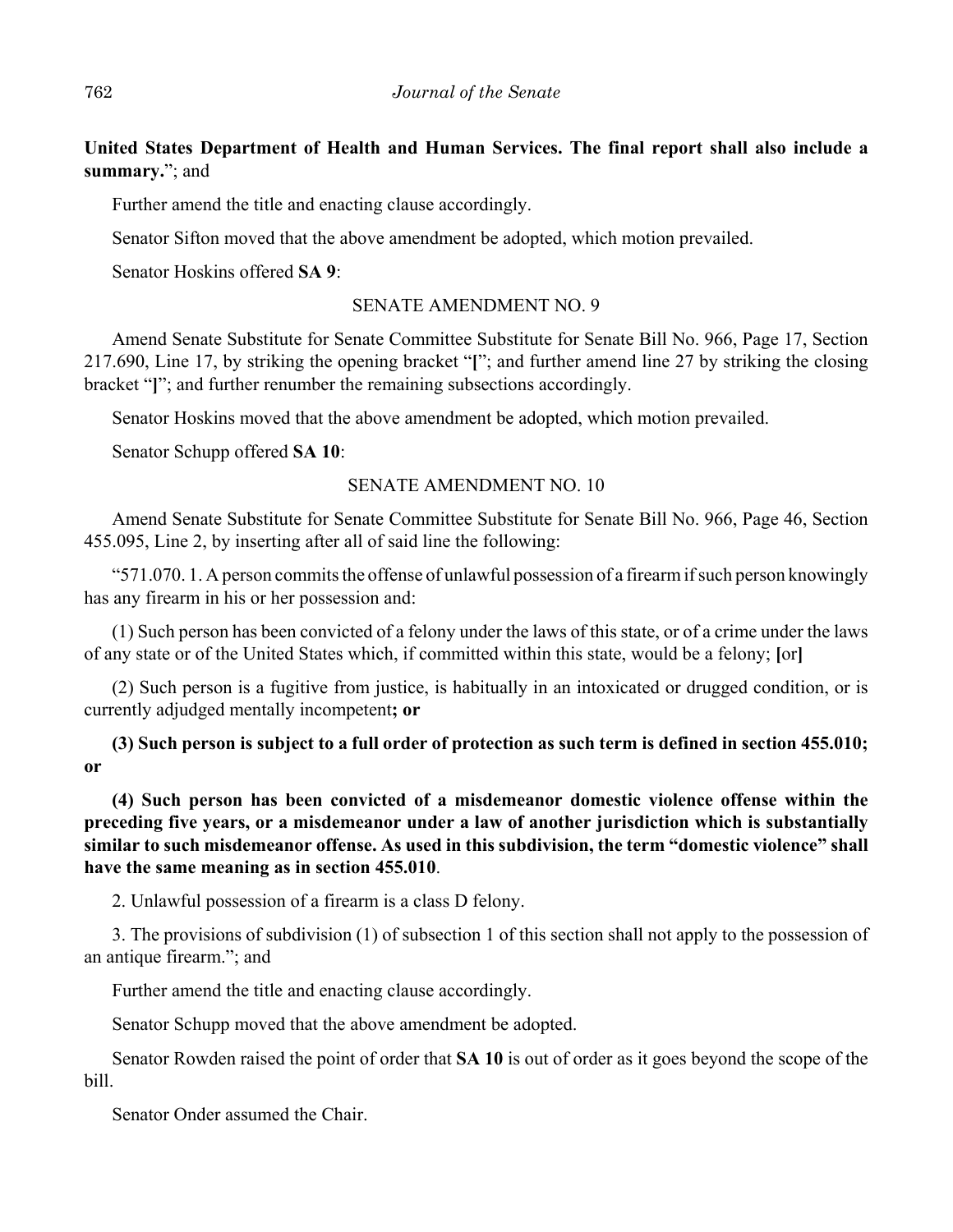The point of order was referred to the President Pro Tem, who ruled it well taken.

Senator Riddle offered **SA 11**:

## SENATE AMENDMENT NO. 11

Amend Senate Substitute for Senate Committee Substitute for Senate Bill No. 966, Page 1, Section A, Line 12, by inserting after all of said line the following:

"43.505. 1. The department of public safety is hereby designated as the central repository for the collection, maintenance, analysis and reporting of crime incident activity generated by law enforcement agencies in this state. The department shall develop and operate a uniform crime reporting system that is compatible with the national uniform crime reporting system operated by the Federal Bureau of Investigation.

2. The department of public safety shall:

(1) Develop, operate and maintain an information system for the collection, storage, maintenance, analysis and retrieval of crime incident and arrest reports from Missouri law enforcement agencies;

(2) Compile the statistical data and forward such data as required to the Federal Bureau of Investigation or the appropriate Department of Justice agency in accordance with the standards and procedures of the national system;

(3) Provide the forms, formats, procedures, standards and related training or training assistance to all law enforcement agencies in the state as necessary for such agencies to report incident and arrest activity for timely inclusion into the statewide system;

(4) Annually publish a report on the nature and extent of crime and submit such report to the governor and the general assembly. Such report and other statistical reports shall be made available to state and local law enforcement agencies and the general public through an electronic or manual medium;

(5) Maintain the privacy and security of information in accordance with applicable state and federal laws, regulations and orders; and

(6) Establish such rules and regulations as are necessary for implementing the provisions of this section. Any rule or portion of a rule, as that term is defined in section 536.010, that is created under the authority delegated in this section shall become effective only if it complies with and is subject to all of the provisions of chapter 536 and, if applicable, section 536.028. This section and chapter 536 are nonseverable and if any of the powers vested with the general assembly pursuant to chapter 536 to review, to delay the effective date or to disapprove and annul a rule are subsequently held unconstitutional, then the grant of rulemaking authority and any rule proposed or adopted after August 28, 2000, shall be invalid and void.

3. Every law enforcement agency in the state shall:

(1) Submit crime incident reports to the department of public safety on forms or in the format prescribed by the department; and

(2) Submit any other crime incident information which may be required by the department of public safety.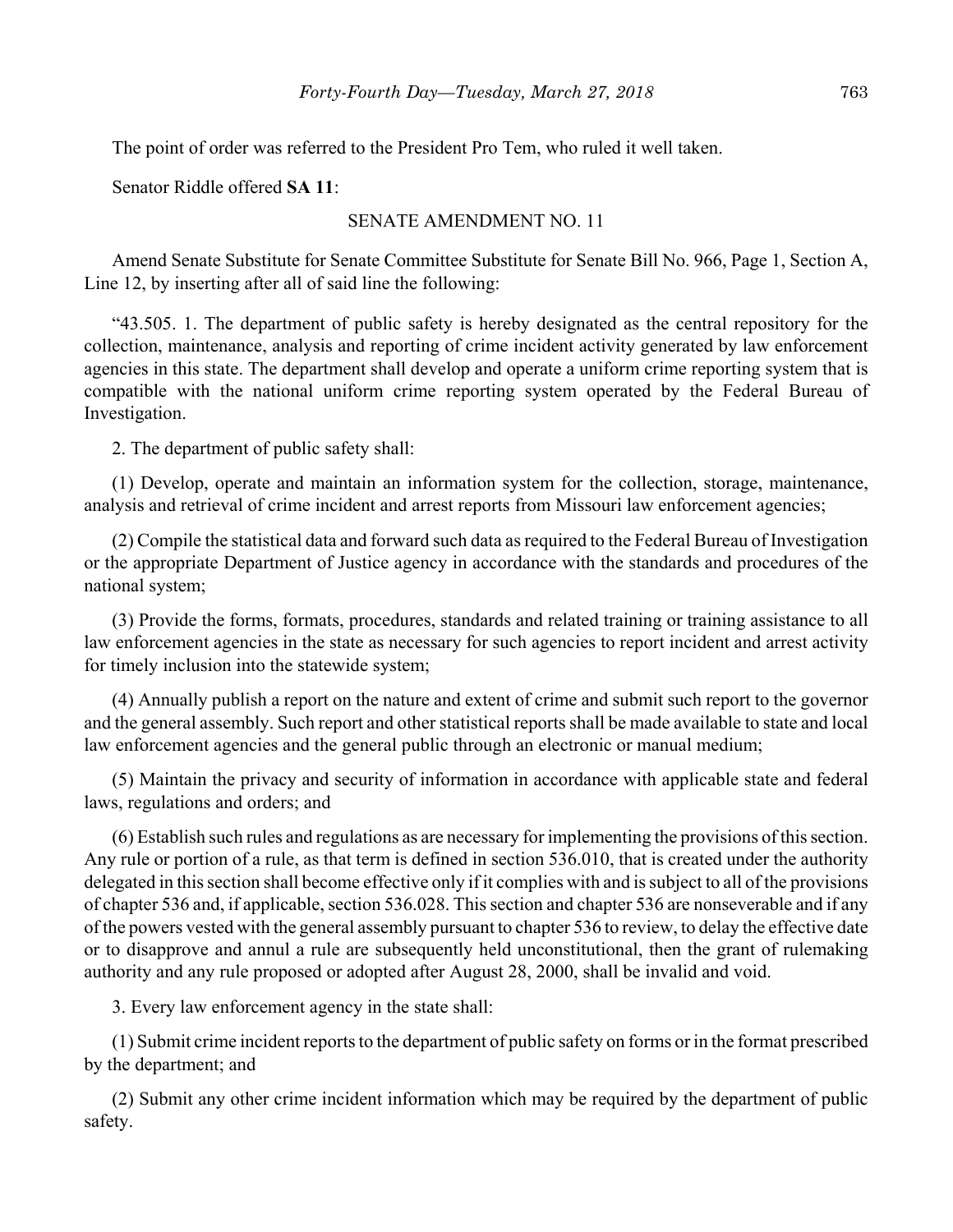4. Any law enforcement agency that violates this section **after December 31, 2021,** may be ineligible to receive state or federal funds which would otherwise be paid to such agency for law enforcement, safety or criminal justice purposes."; and

Further amend said bill, page 46, section 455.095, line 2, by inserting after all of said line the following:

"488.5320. 1. Sheriffs, county marshals or other officers shall be allowed a charge for their services rendered in criminal cases and in all proceedings for contempt or attachment, as required by law, the sum of seventy-five dollars for each felony case or contempt or attachment proceeding, ten dollars for each misdemeanor case, and six dollars for each infraction, including cases disposed of by a violations bureau established pursuant to law or supreme court rule. Such charges shall be charged and collected in the manner provided by sections 488.010 to 488.020 and shall be payable to the county treasury; except that, those charges from cases disposed of by a violations bureau shall be distributed as follows: one-half of the charges collected shall be forwarded and deposited to the credit of the MODEX fund established in subsection **[**6**] 5** of this section for the operational cost of the Missouri data exchange (MODEX) system, and one-half of the charges collected shall be deposited to the credit of the inmate security fund, established in section 488.5026, of the county or municipal political subdivision from which the citation originated. If the county or municipal political subdivision has not established an inmate security fund, all of the funds shall be deposited in the MODEX fund.

2. **[**Notwithstanding subsection 1 of this section to the contrary, sheriffs, county marshals, or other officers in any county with a charter form of government and with more than nine hundred fifty thousand inhabitants or in any city not within a county shall not be allowed a charge for their services rendered in cases disposed of by a violations bureau established pursuant to law or supreme court rule.

3.**]** The sheriff receiving any charge pursuant to subsection 1 of this section shall reimburse the sheriff of any other county or the City of St. Louis the sum of three dollars for each pleading, writ, summons, order of court or other document served in connection with the case or proceeding by the sheriff of the other county or city, and return made thereof, to the maximum amount of the total charge received pursuant to subsection 1 of this section.

**[**4.**] 3.** The charges provided in subsection 1 of this section shall be taxed as other costs in criminal proceedings immediately upon a plea of guilty or a finding of guilt of any defendant in any criminal procedure. The clerk shall tax all the costs in the case against such defendant, which shall be collected and disbursed as provided by sections 488.010 to 488.020; provided, that no such charge shall be collected in any proceeding in any court when the proceeding or the defendant has been dismissed by the court; provided further, that all costs, incident to the issuing and serving of writs of scire facias and of writs of fieri facias, and of attachments for witnesses of defendant, shall in no case be paid by the state, but such costs incurred under writs of fieri facias and scire facias shall be paid by the defendant and such defendant's sureties, and costs for attachments for witnesses shall be paid by such witnesses.

**[**5.**] 4.** Mileage shall be reimbursed to sheriffs, county marshals and guards for all services rendered pursuant to this section at the rate prescribed by the Internal Revenue Service for allowable expenses for motor vehicle use expressed as an amount per mile.

**[**6.**] 5.** (1) There is hereby created in the state treasury the "MODEX Fund", which shall consist of money collected under subsection 1 of this section. The fund shall be administered by the peace officers standards and training commission established in section 590.120. The state treasurer shall be custodian of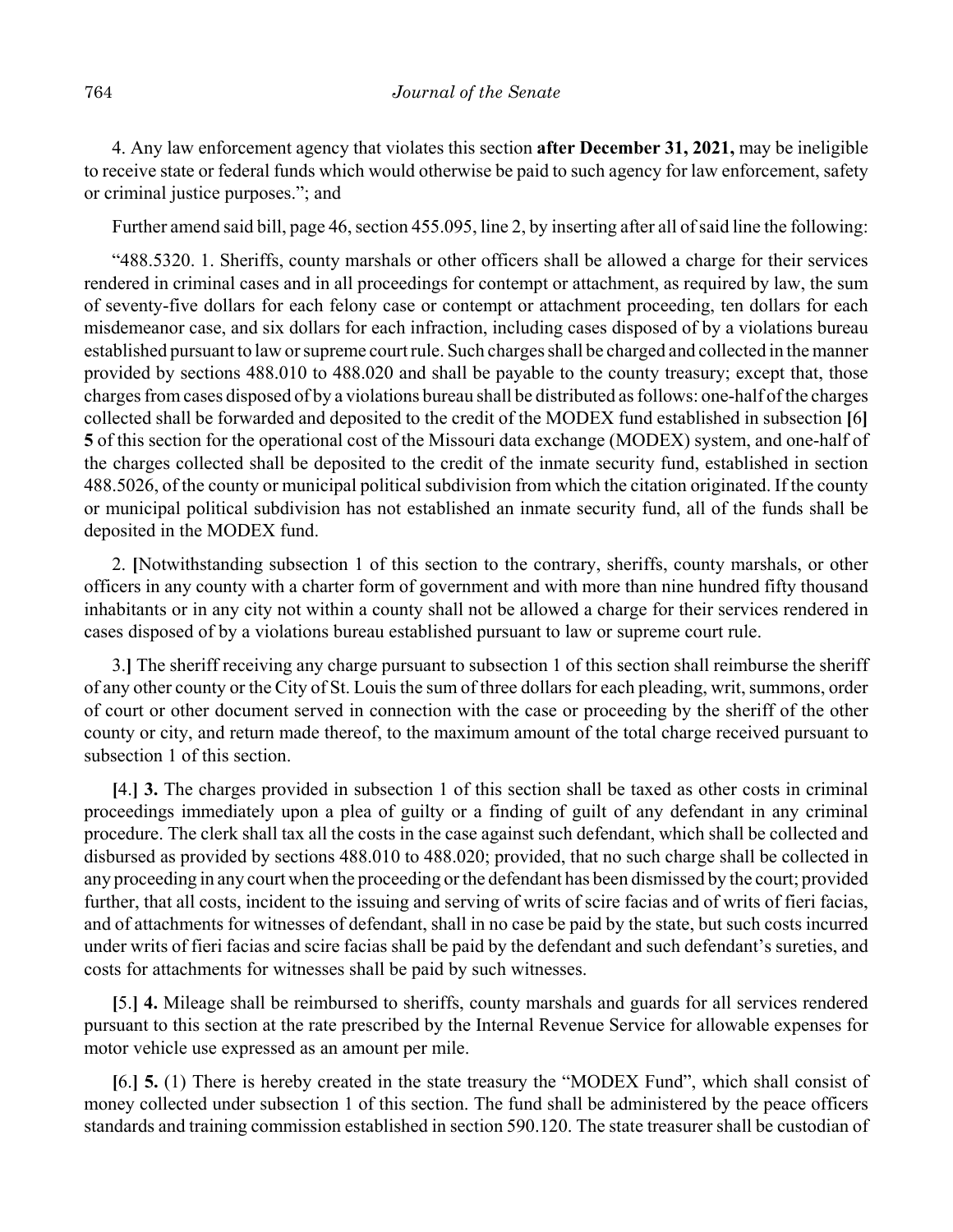the fund. In accordance with sections 30.170 and 30.180, the state treasurer may approve disbursements. The fund shall be a dedicated fund and, upon appropriation, money in the fund shall be used solely for the operational support and expansion of the MODEX system.

(2) Notwithstanding the provisions of section 33.080 to the contrary, any moneys remaining in the fund at the end of the biennium shall not revert to the credit of the general revenue fund.

(3) The state treasurer shall invest moneys in the fund in the same manner as other funds are invested. Any interest and moneys earned on such investments shall be credited to the fund.

513.653. 1. Law enforcement agencies involved in using the federal forfeiture system under federal law shall file a report regarding federal seizures and the proceeds therefrom. Such report shall be filed annually by **[**January thirty-first**] February fifteenth** for the previous calendar year with the **[**department of public safety and the**]** state auditor's office. The report for the calendar year shall **[**include the type and value of items seized and turned over to the federal forfeiture system, the beginning balance as of January first of federal forfeiture funds or assets previously received and not expended or used, the proceeds received from the federal government (the equitable sharing amount), the expenditures resulting from the proceeds received, and the ending balance as of December thirty-first of federal forfeiture funds or assets on hand. The department of public safety shall not issue funds to any law enforcement agency that fails to comply with the provisions of this section**] consist of a copy of the federal form entitled "ACA Form - Equitable Sharing Agreement and Certification" which is identical to the form submitted in that year to the federal government**.

2. **[**Intentional or knowing failure to comply with the reporting requirement contained in this section shall be a class A misdemeanor, punishable by a fine of up to one thousand dollars.**] Any law enforcement agency that intentionally or knowingly fails to comply with the reporting requirement contained in this section shall be ineligible to receive state or federal funds which would otherwise be paid to such agency for law enforcement, safety, or criminal justice purposes.**"; and

Further amend the title and enacting clause accordingly.

Senator Riddle moved that the above amendment be adopted, which motion prevailed.

Senator Rowden moved that **SS** for **SCS** for **SB 966**, as amended, be adopted, which motion prevailed.

On motion of Senator Rowden, **SS** for **SCS** for **SB 966**, as amended, was declared perfected and ordered printed.

Senator Riddle moved that **SB 706** be taken up for perfection, which motion prevailed.

On motion of Senator Riddle, **SB 706** was declared perfected and ordered printed.

Senator Crawford moved that **SB 917**, with **SCS**, be taken up for perfection, which motion prevailed.

**SCS** for **SB 917**, entitled:

# SENATE COMMITTEE SUBSTITUTE FOR SENATE BILL NO. 917

An Act to repeal section 260.242, RSMo, and to enact in lieu thereof one new section relating to coal ash.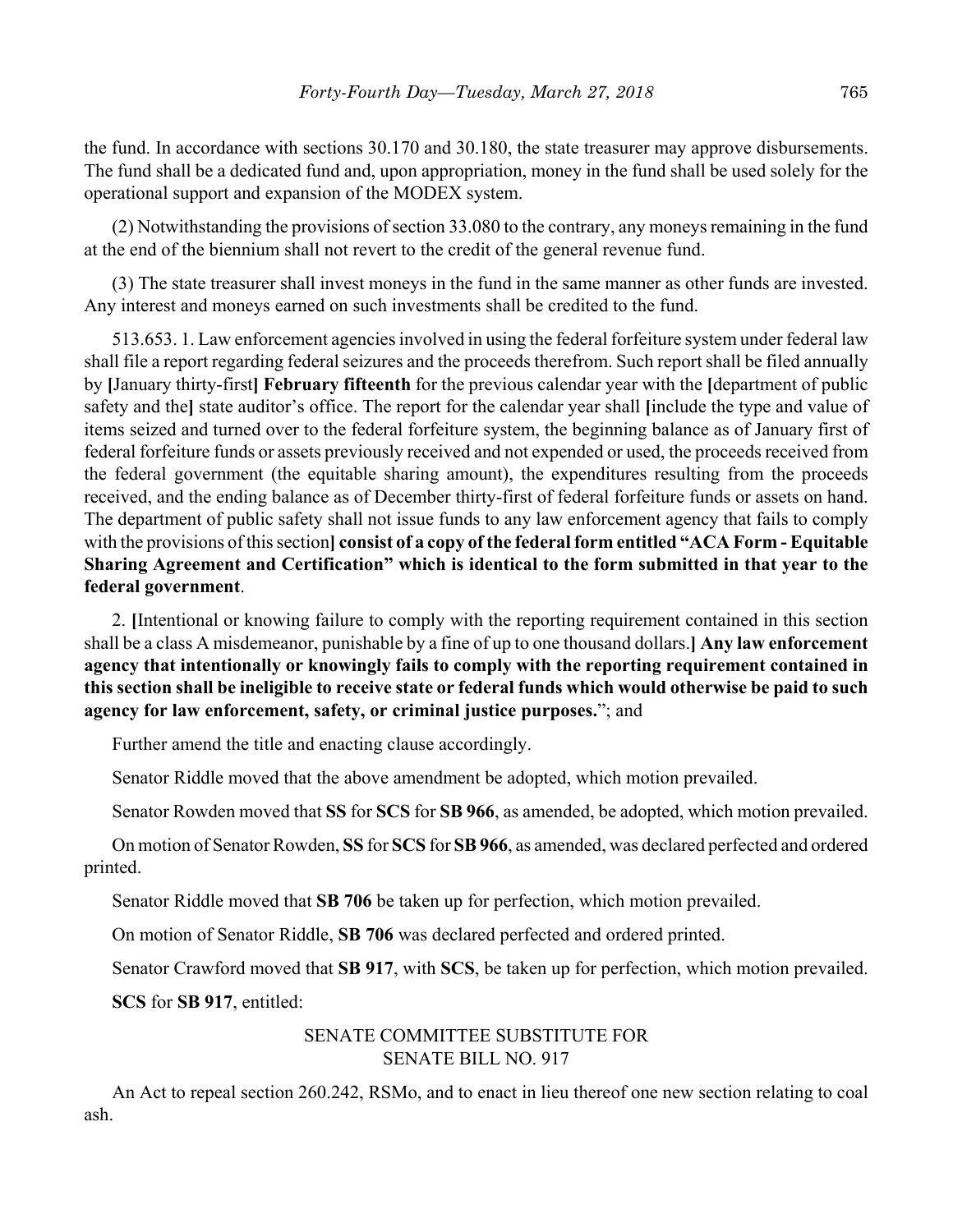Was taken up.

Senator Crawford moved that **SCS** for **SB 917** be adopted, which motion prevailed.

On motion of Senator Crawford, **SCS** for **SB 917** was declared perfected and ordered printed.

Senator Koenig moved that **SB 884**, be taken up for perfection, which motion prevailed.

On motion of Senator Koenig, **SB 884** was declared perfected and ordered printed.

Senator Hegeman moved that **SB 990**, with **SCS**, be taken up for perfection, which motion prevailed.

**SCS** for **SB 990**, entitled:

# SENATE COMMITTEE SUBSTITUTE FOR SENATE BILL NO. 990

An Act to repeal section 162.441, RSMo, and to enact in lieu thereof one new section relating to the attachment of school districts to community college districts.

Was taken up.

Senator Hegeman moved that **SCS** for **SB 990** be adopted, which motion prevailed.

On motion of Senator Hegeman, **SCS** for **SB 990** was declared perfected and ordered printed.

# **REPORTS OF STANDING COMMITTEES**

Senator Kehoe, Chairman of the Committee on Rules, Joint Rules, Resolutions and Ethics, submitted the following report:

Mr. President: Your Committee on Rules, Joint Rules, Resolutions and Ethics, to which was referred **SB 706**, begs leave to report that it has examined the same and finds that the bill has been truly perfected and that the printed copies furnished the Senators are correct.

# **REFERRALS**

President Pro Tem Richard referred **SS** for **SCS** for **SB 782**; **SS** for **SB 666**; and **SB 981** to the Committee on Fiscal Oversight.

## **RESOLUTIONS**

Senator Hummel offered Senate Resolution No. 1562, regarding the Cheltenham Neighborhood Association, St. Louis, which was adopted.

# **INTRODUCTION OF GUESTS**

On behalf of Senator Richard, the President introduced to the Senate, Matt Brooks, St. Louis.

Senator Kehoe introduced to the Senate, his daughter, Claire, and Rylee Andrews, Jefferson City.

Senator Schatz introduced to the Senate, the Physician of the Day, Dr. Keith Ratcliff, Washington.

Senator Riddle introduced to the Senate, Mike Wood, Jenn McCord, Jill Cooper, Mary Sullivan-Thomas, Hannah Curtis, Leah Almeling, Nichole Frichtel, Linda Patton and Michelle Frye, representatives of the Chamber of Commerce, Leadership Troy.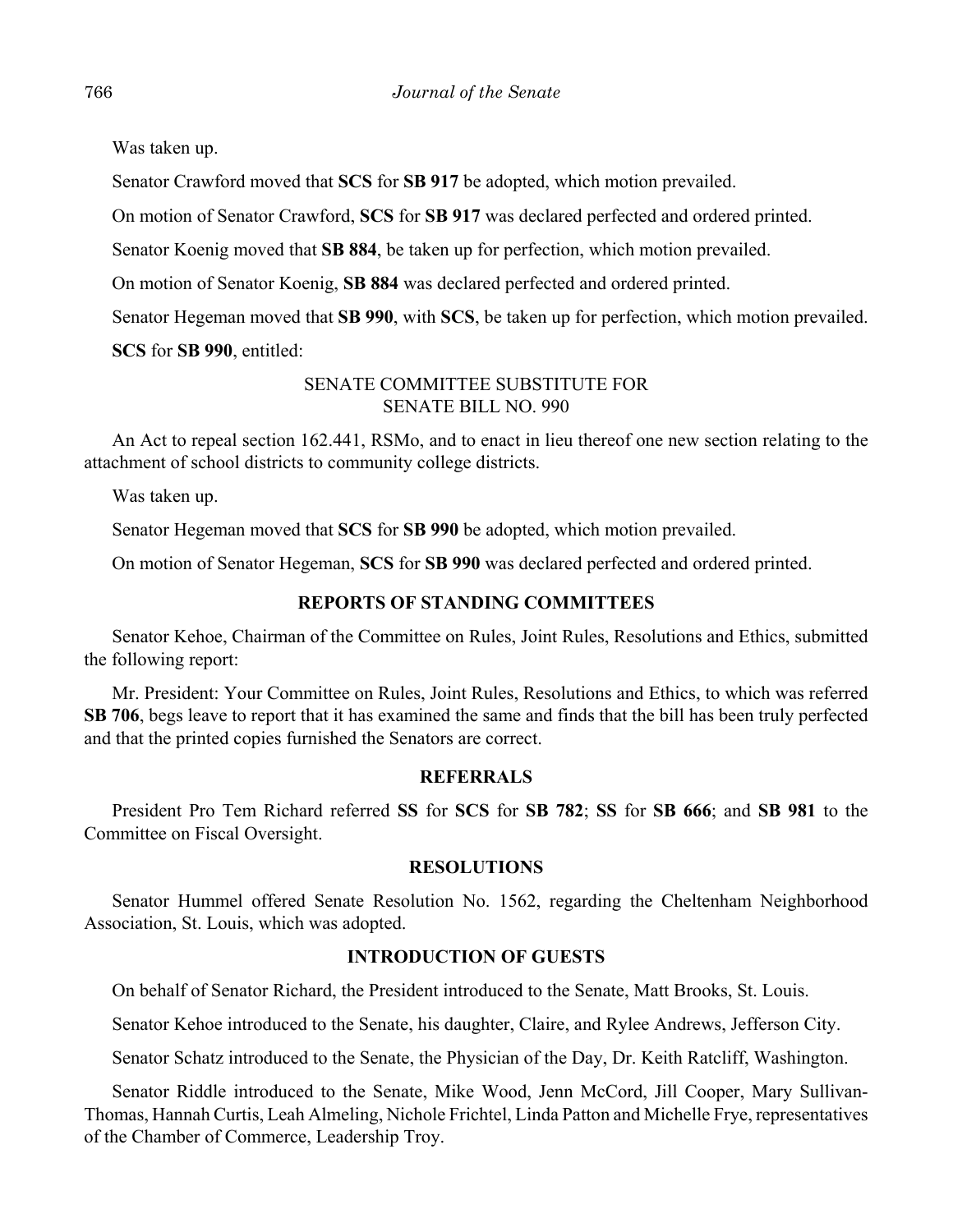Senator Munzlinger introduced to the Senate, Mrs. Reed, and fourth grade students from Atlanta C-3 School, Atlanta.

Senator Schatz introduced to the Senate, representatives of Mercury Alliance.

Senator Kehoe introduced to the Senate, Ms. Raymer and Ms. Bell, and fourth grade students from St. Peter's Interparish School, Jefferson City.

Senator Cunningham introduced to the Senate, Chris Harlin, Cory Hillhouse, Bill Trivitt, Josh Gaulding and John Everett, Gainesville; and Bill Owens, Springfield.

Senator Hoskins introduced to the Senate, Alex Haun, Holden.

Senator Schatz introduced to the Senate, representatives of the City of Borgholzhausen, Germany.

Senator Kehoe introduced to the Senate, Danny and Jennifer Dampf, Russellville.

Senator Chappelle-Nadal introduced to the Senate, John Collins-Muhammad and Chris Cater, Sr., St. Louis.

Senator Romine introduced to the Senate, his son, Daniel, Springfield.

On motion of Senator Kehoe, the Senate adjourned under the rules.

#### SENATE CALENDAR

#### FORTY-FIFTH DAY–WEDNESDAY, MARCH 28, 2018

#### FORMAL CALENDAR

#### SECOND READING OF SENATE BILLS

SB 1080-Rizzo SB 1081-Rizzo SB 1082-Rizzo SB 1083-Walsh SB 1084-Schatz SB 1085-Chappelle-Nadal SB 1086-Crawford SB 1087-Rowden SB 1088-Rowden SB 1089-Wallingford SB 1090-Hummel

SB 1091-Nasheed SB 1092-Hoskins SB 1093-Hoskins SB 1094-Hoskins SB 1095-Hoskins SB 1096-Romine SB 1097-Sifton SB 1098-Sater SB 1100-Riddle SB 1101-Schupp SB 1102-Kehoe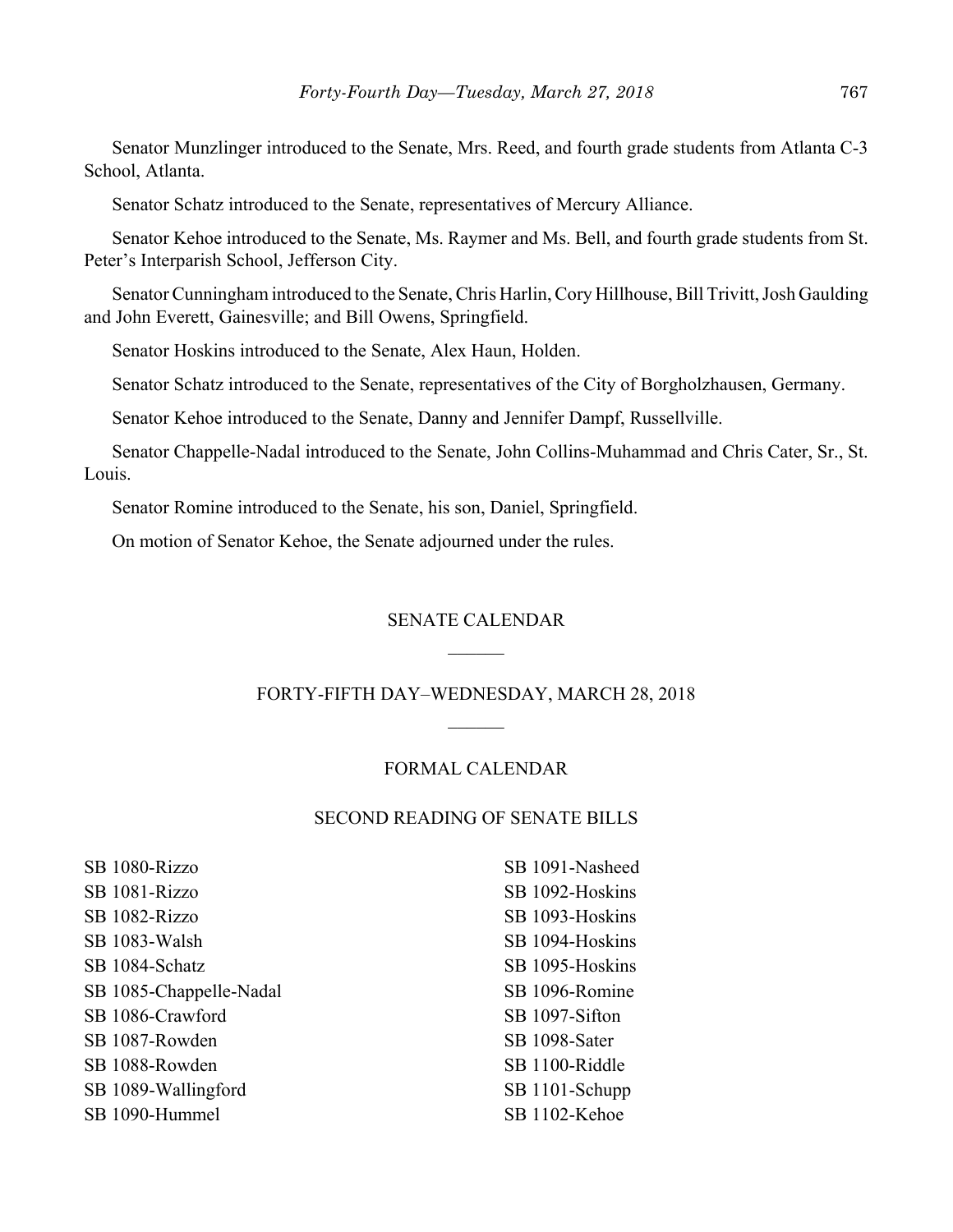## HOUSE BILLS ON SECOND READING

HB 1469-Davis HB 1968-Grier HB 2187-Walker (3) HB 2196-Tate HB 1517-McCann Beatty HB 1573-Rowland (155) HB 1893-Baringer HB 2243-Houghton HB 2318-Marshall HB 2330-Beck HB 2347-Davis HCS for HB 1872 HB 1578-Kolkmeyer HCS for HB 1443 HCS for HB 1388 HB 1719-Grier

HCS for HBs 2277 & 1983 HCS for HB 1828 HCS for HB 2127 HB 1831-Ruth HB 2208-Curtman HB 2194-Conway (104) HCS for HB 2171 HCS#2 for HB 1503 HB 2322-Walker (3) HCS for HB 2249 HCS for HBs 1656 & 2075 HCS for HB 1635 HCS for HB 2265 HCS for HBs 2280, 2120, 1468 & 1616 HCS for HB 2274

## THIRD READING OF SENATE BILLS

- 1. SS for SB 579-Libla (In Fiscal Oversight)
- 2. SS for SB 699-Sifton (In Fiscal Oversight)
- 3. SS#2 for SCS for SB 590-Hegeman (In Fiscal Oversight)
- 4. SB 850-Wallingford (In Fiscal Oversight)
- 5. SS for SB 704-Hegeman
- 6. SCS for SB 672-Koenig
- 7. SS for SB 870-Hegeman
- 8. SCS for SB 953-Sater
- 9. SB 981-Wieland (In Fiscal Oversight)
- 10. SS for SB 666-Onder (In Fiscal Oversight)
- 11. SS#2 for SCS for SB 802-Nasheed
- 12. SS for SCS for SB 782-Cunningham (In Fiscal Oversight)
- 13. SB 706-Riddle

## SENATE BILLS FOR PERFECTION

- 1. SB 862-Schatz, with SCS
- 2. SB 920-Riddle
- 3. SB 919-Libla
- 4. SB 822-Hegeman, with SCS
- 5. SB 652-Nasheed, with SCS
- 6. SB 693-Wallingford
- 7. SB 890-Riddle, with SCS
- 8. SB 697-Romine
- 9. SJR 25-Romine
- 10. SB 808-Brown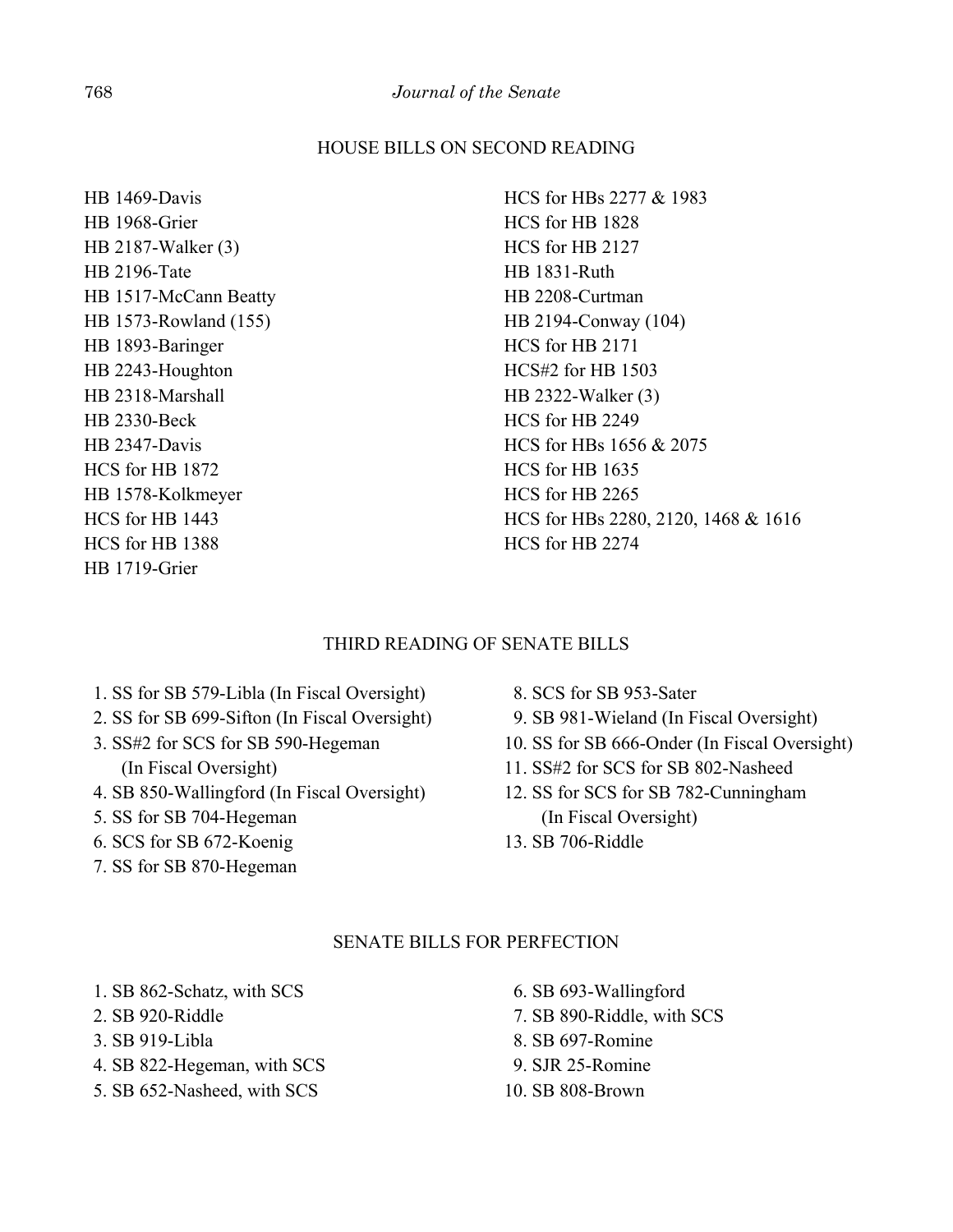#### HOUSE BILLS ON THIRD READING

HB 1769-Mathews, with SCS (Schatz) HB 1413-Taylor, with SCS (Onder)

## INFORMAL CALENDAR

## SENATE BILLS FOR PERFECTION

SB 546-Munzlinger, with SS#4 (pending) SB 550-Wasson, with SCS SB 552-Dixon, with SS (pending) SB 553-Dixon, with SCS, SS for SCS & SA 1 (pending) SBs 555 & 609-Brown, with SCS SB 561-Sater, with SA 1 (pending) SB 567-Cunningham, with SCS, SS for SCS, SA 1 & SA 1 to SA 1 (pending) SB 578-Romine SB 591-Hegeman, with SCS SB 596-Riddle, with SCS SB 599-Schatz SB 602-Onder, with SCS SB 612-Koenig, with SCS, SS#2 for SCS, SA 2, SSA 1 for SA 2 & SA 1 to SSA 1 for SA 2 (pending) SBs 617, 611 & 667-Eigel, with SCS & SS for SCS (pending) SB 663-Schatz, with SCS (pending) SB 674-Koenig SB 730-Wallingford, with SCS & SA 1 (pending)

SB 751-Schatz SB 767-Hoskins, with SCS, SS for SCS & SA 2 (pending) SB 774-Munzlinger SB 786-Schupp, with SA 3 (pending) SB 813-Riddle, with SCS & SA 1 (pending) SB 832-Rowden, with SCS SB 837-Rowden SB 848-Riddle SB 849-Kehoe and Schupp, with SCS, SA 1 & SA 1 to SA 1 (pending) SB 860-Koenig, with SCS, SS for SCS & SA 1 (pending) SB 861-Hegeman, with SCS SB 865-Kehoe SB 893-Sater, with SCS, SS for SCS & SA 1 (pending) SB 907-Kehoe, with SCS SB 912-Rowden, with SCS & SS#3 for SCS (pending) SB 928-Onder, with SCS SB 982-Wieland

#### HOUSE BILLS ON THIRD READING

HB 1303-Alferman, with SCS (Rowden) SS for SCS for HB 1350-Smith (163) (Rowden) (In Fiscal Oversight)

HB 1691-Miller, with SCS (Emery)